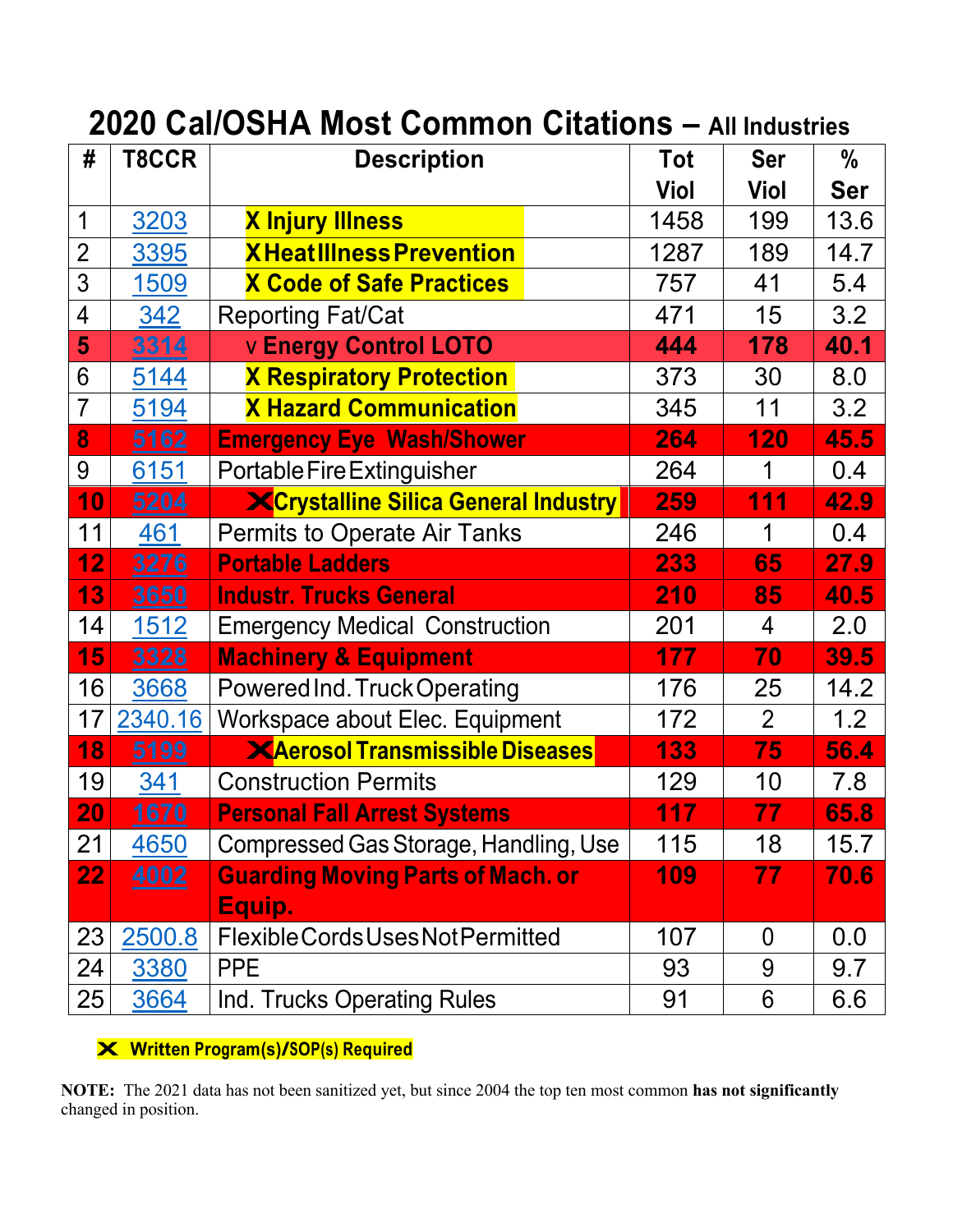# **2020 Cal/OSHA Most Common Citations – All Industries**

| <b>Industry</b>      | <b>Site</b><br><b>Insp</b> | Accident | <b>Complaint</b> | Progr<br><b>Insp</b> | <b>Tot</b><br><b>Alleged</b><br>Viol | #<br><b>Serious</b> | $\frac{0}{0}$ |
|----------------------|----------------------------|----------|------------------|----------------------|--------------------------------------|---------------------|---------------|
| <b>Agriculture</b>   | 533                        | 183      | 79               | 31                   | 747                                  | 199                 | 27            |
| <b>Mineral Extr</b>  | 78                         | 10       | 3                | 56                   | 129                                  | 25                  | 19            |
| Construction         | 1,304                      | 435      | 227              | 191                  | 2,908                                | 655                 | 23            |
| <b>Manufacturing</b> | 742                        | 289      | 135              | 233                  | 2,977                                | 856                 | 29            |
| Trans/Pub. Util      | 285                        | 114      | 82               | 55                   | 514                                  | 136                 | 26            |
| Wholesale<br>Trade   | 162                        | 91       | 39               | 14                   | 390                                  | 85                  | 22            |
| <b>Retail Trade</b>  | 272                        | 85       | 115              | 6                    | 395                                  | 79                  | 20            |
| Finan./Real Est      | 22                         | 5        | 11               | $\overline{2}$       | 46                                   | 9                   | 20            |
| <b>Services</b>      | 1,194                      | 518      | 356              | 77                   | 2,442                                | 440                 | 18            |
| Pub. Admin.          | 120                        | 77       | 33               | $\overline{0}$       | 82                                   | 34                  | 41            |
| <b>Totals</b>        | 4,712                      | 1,807    | 1,080            | 730                  | 10,630                               | 2,518               | 24            |

**NOTE: Thepublicsectorhasthelargestpercentof seriouscitations:. Reasons;**

**a) most do not aggressively challenge the evidence to supportthe citations;**

**b) think the Informal Conference is a part of the Appeals Board process and therefore do not file timely formal Appeals;**

**c) schedule and participate in the Informal Conference before the appeal has been accepted by the Board;**

**d) do not ask for a completed copy of the case file when they do go to the Informal Conference**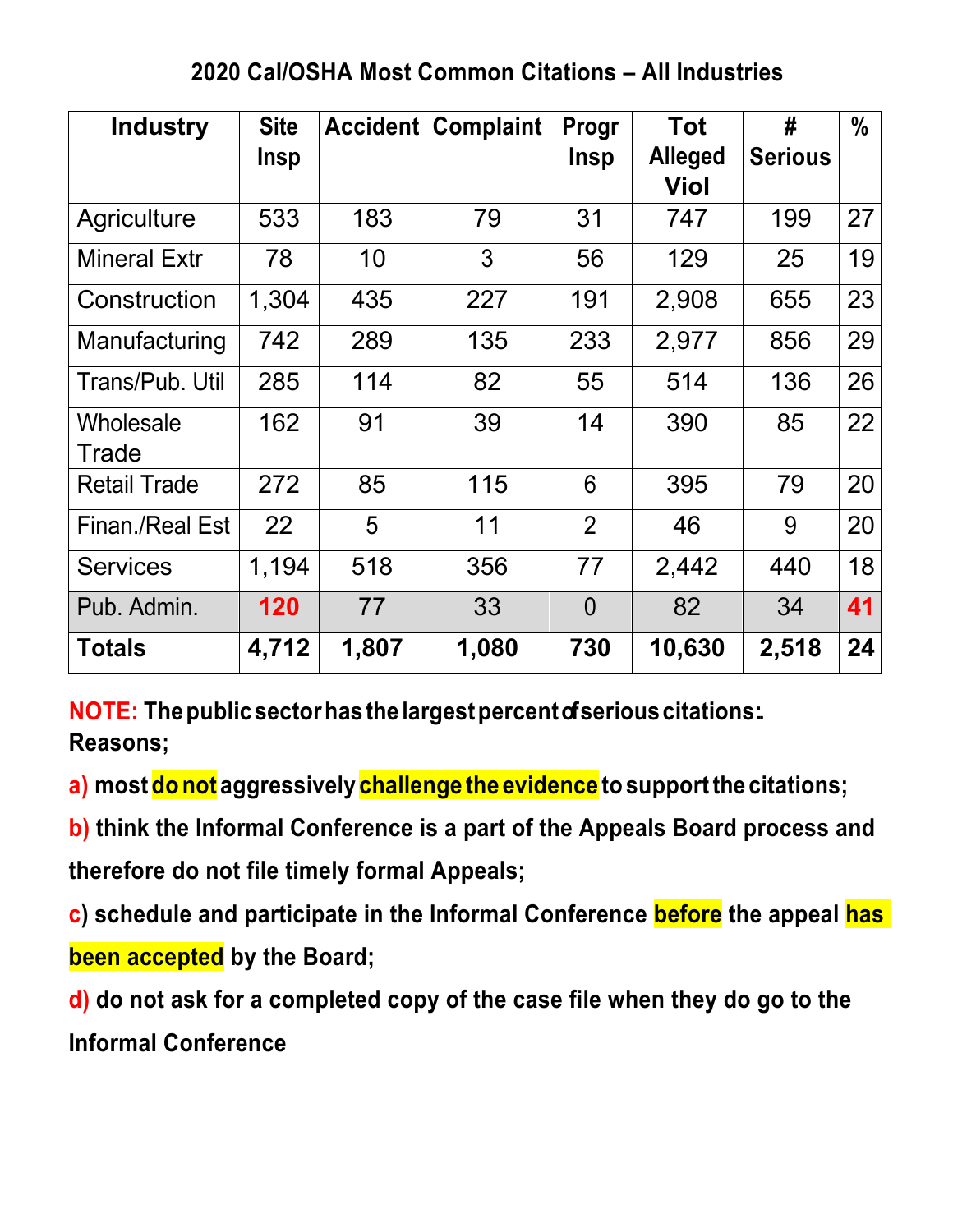# **CAL/OSHA CITATIONS FOCUS ON: "WHO HAS DIRECTION & CONTROL"**

Government Code sec. 12926(t):

"Supervisor" means any individual having the authority, in the interest of the employer, to hire, transfer, suspend, layoff, recall, promote, discharge, assign, reward, or discipline other employees, or the responsibility to direct them, or to adjust their grievances, or effectively to recommend that action . . . . ERGO, they are targeted for interviews because:

Supervisors represent Management…hence,

- 1. When they talk information is known as imputed knowledge
- 2. What they say information is known as "statements against interest"

Remember the 5<sup>th</sup>. Amendment???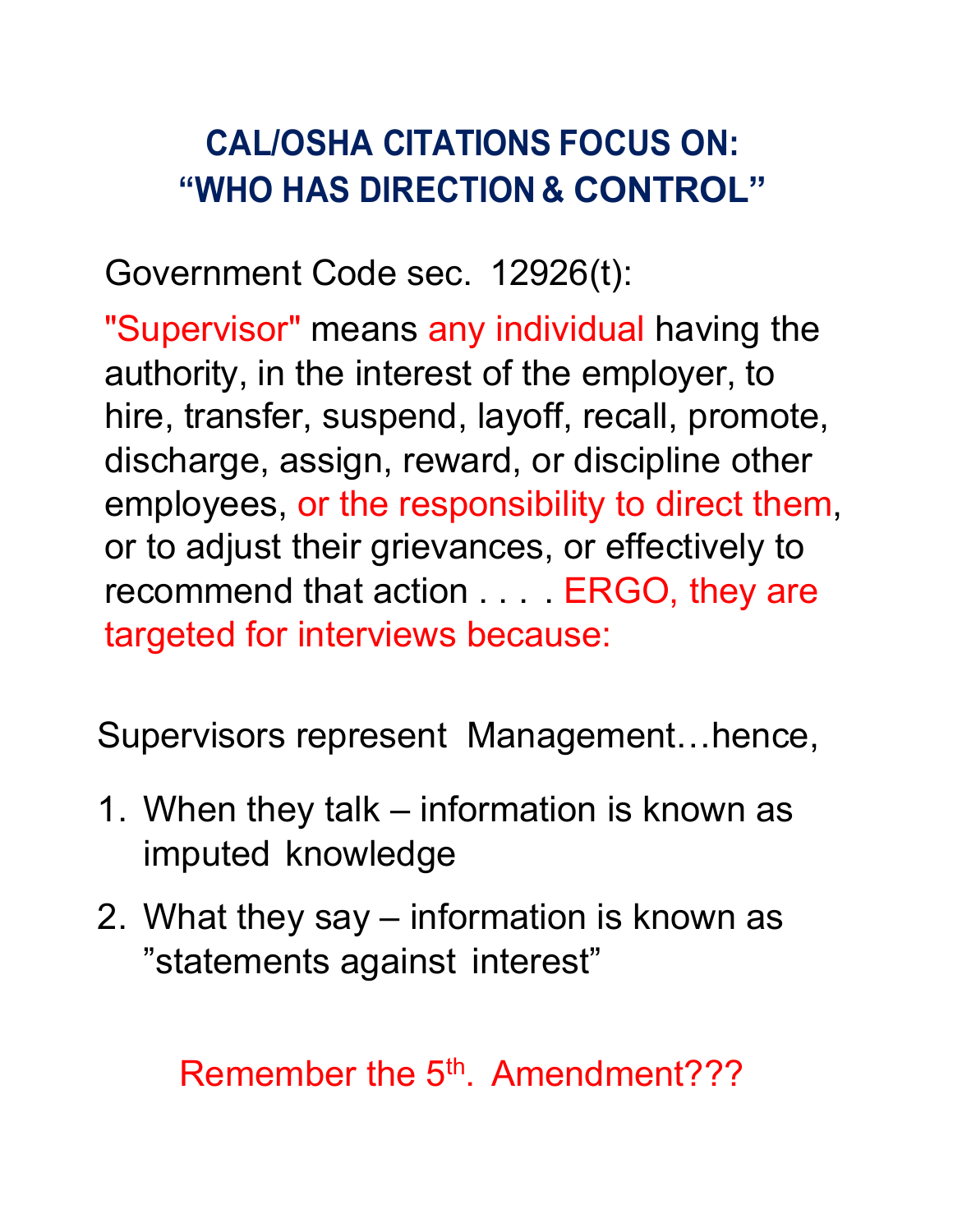# **OTHER "CONTROLLING LABOR CODES" HAVING plus/minus IMPACTS ON INSPECTIONS AND OUTCOMES**

# **Section 6406 No person shall do any of the following:**

**(a)** Remove, displace, damage, destroy or carry off any safety device, safeguard, notice, or warning, furnished for use in any employment or place of employment.

**(b)** Interfereinanywaywiththeusethereofbyanyotherperson.

**(c)** Interfere with the use of any method or process adopted for the protection of any employee, including himself, in such employment, or place of employment.

**(d)** Fail or neglect to do every other thing reasonably necessary to protect the life, safety, and health of employees.

**CONSIDER** *when on-boarding NewHires, Reference these Codes rather than "Generic Company Policy" – It will have greater impact on "ensuring compliance by employees to house rules"*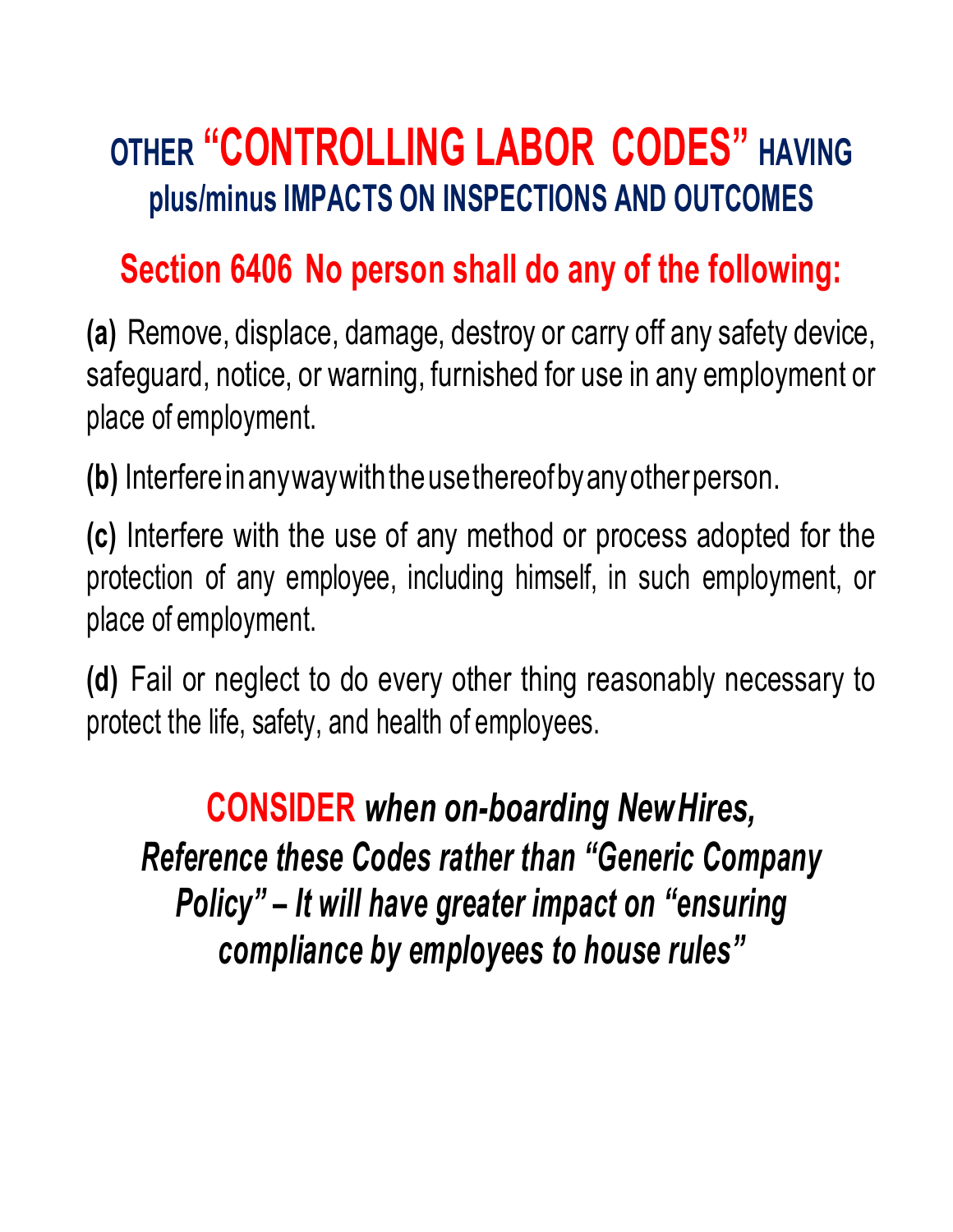# **other "CONTROLLING LABOR CODES" HAVING plus/minus IMPACTS ON INSPECTIONS AND OUTCOMES (EMPLOYER/EMPLOYEE DUTIES)**

**Section 6407**

# **"Universal Citation"**

Every employer **and** every employee shall comply with occupational safety and health standards, with Section 25910 of the Health and Safety Code, and with all rules, regulations, and orders pursuant to this division **which are applicable to his/her own actions and conduct.**

*(Amended by Stats. 1977, Ch.62.)*

# **CONSIDER when on-boarding New Hires,**

**Reference this Code ratherthan"CompanyPolicy"**

**and remind employees of the "Independent** 

**Employee Act of Misconduct"** 

**See Cal/OSHA Appeals Board Decision After** 

**Reconsideration Affirmative Defense**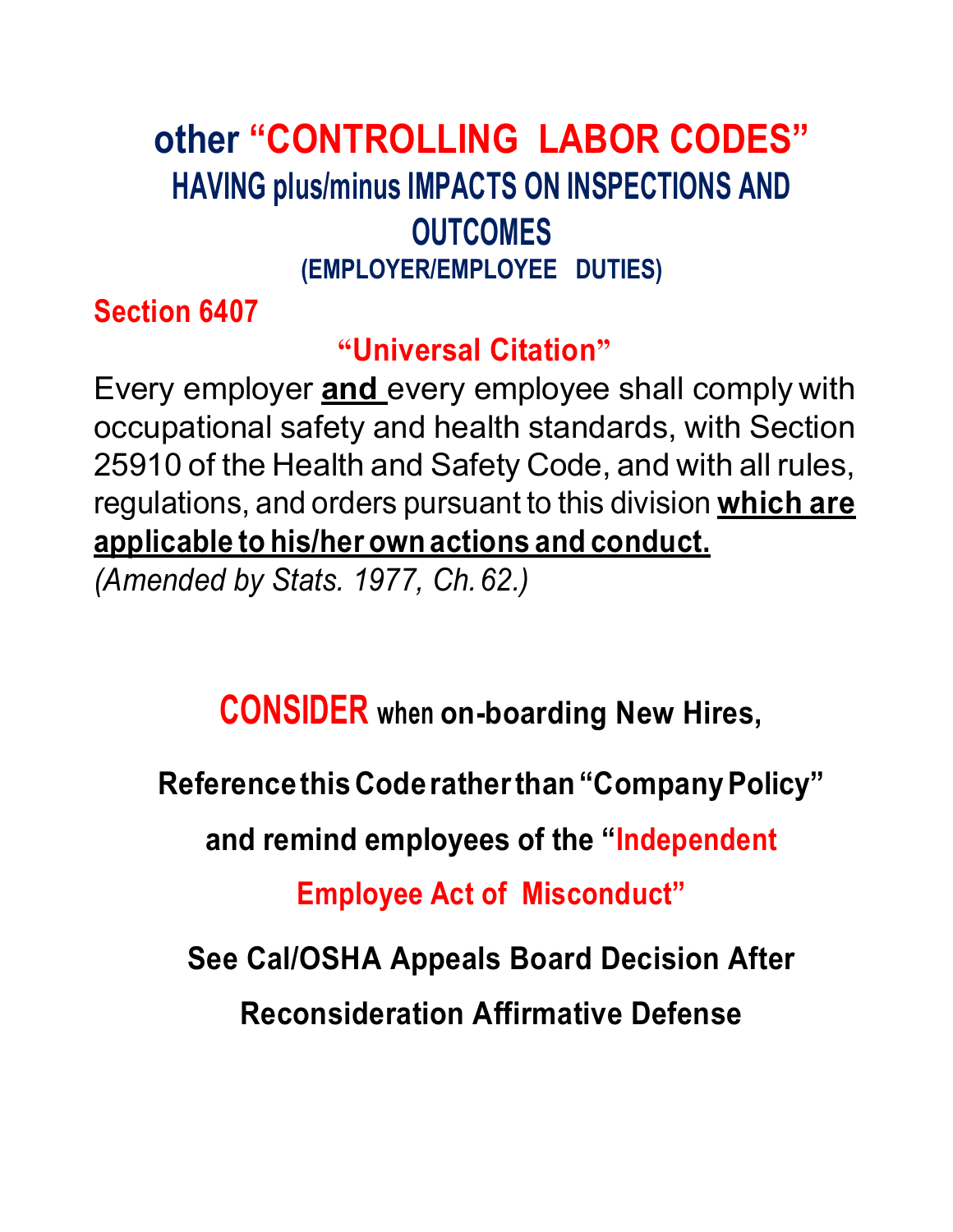# **other "CONTROLLING LABOR CODES" HAVING plus/minus IMPACTS ON INSPECTIONS AND OUTCOMES (CAL/OSHA/EMPLOYER RELATIONS)**

**§ 6314(d)** In the course of any investigation or inspection of an employer or place of employment by an authorized representative of the division, a representative of the employer and a representative authorized by his or her employees **shall** have an opportunity to accompany him or her on the tour of inspection. *Any employee or employer, or their authorized representatives, shall have the right to discuss safetyandhealthviolationsorsafetyandhealthproblemswith theinspectorprivatelyduringthecourseof aninvestigationor inspection.*

**NOTE THAT WHEN PARSING THE SENTENCE:** it suggests that **either** the **employer or the employee initiates** the conversation (interview) request…the CSHO is not supposed to "arm twist"/"leverage" their position to impose interview compliance…

**Consider retraining at least first line supervisors to their Labor Code rights.**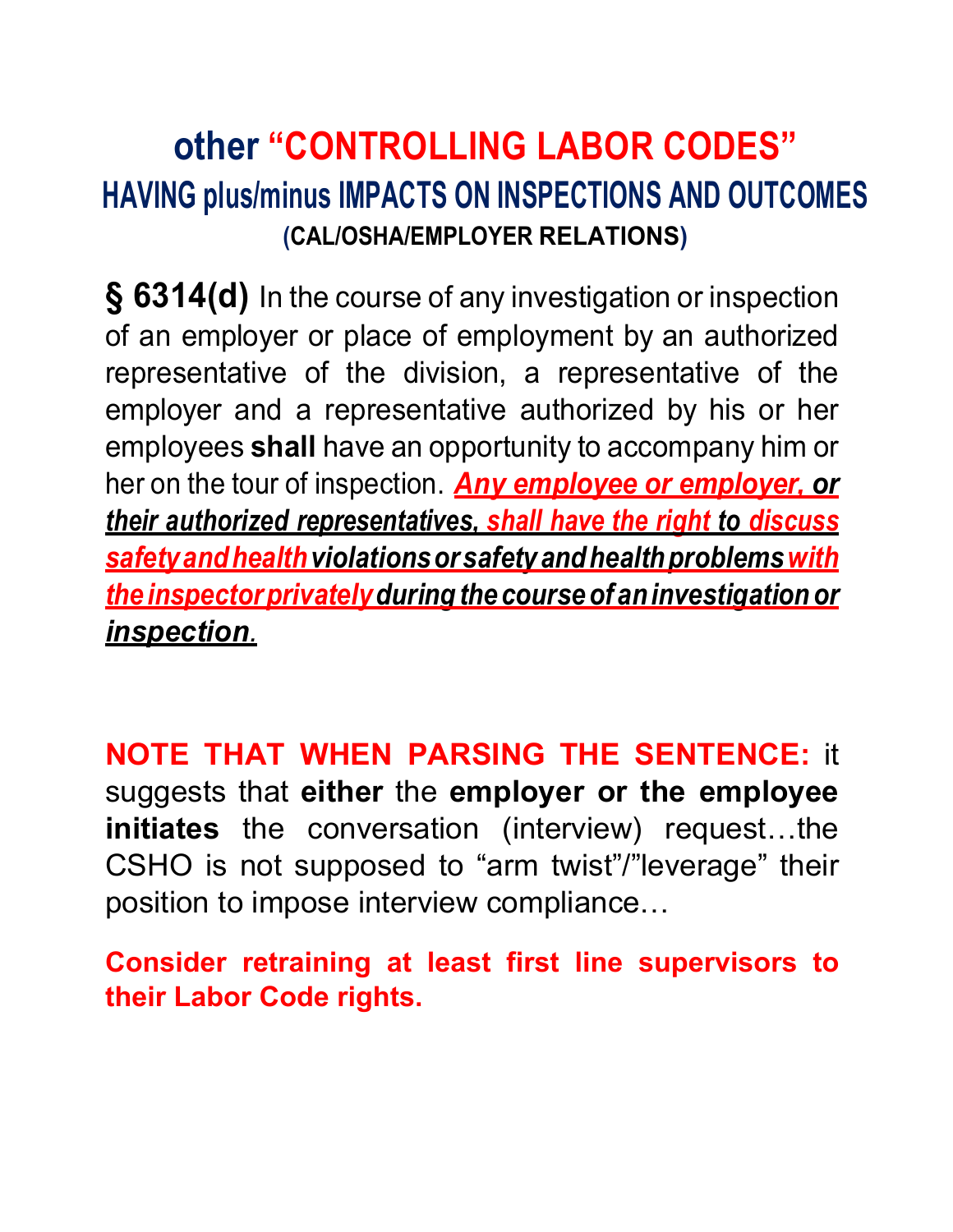## **Cal/OSHA P&P C-42. Be <sup>a</sup> manager go to jail**

https://www.dir.ca.gov/DOSHPol/P&PC-

42.htm#:~:text=The%20Corporate%20Criminal%20Liability%20Act%20requires%20that%20any%20corporation%20or,actual%20k nowledge%20of%20the%20danger.

This hyperlink will help to ID what CSHO's look for in support of their allegations that a "manager" has been misbehaving.

#### **In general - Chain of Command**

*A MANAGER* with authority over budget allocations and policy, i.e., rules/procedures/discipline. This person meets the Cal/OSHA criteria to be identified as <sup>a</sup> Person Responsible under the Injury and Illness Prevention Program (IIPP).

*ASUPERVISORwithout*budgetary authoritywhooverseeswork andenforces policy,i.e.,rules/procedures/discipline.In the absence ofthe Manager, ifthis person has budgetary authority, they would meetCal/OSHA's criteria to be identified as a PersonResponsible underthe IIPP.

Arank-and-file WORKER without budgetary or policy authority. This WORKER could not be identified as a Person Responsible for the IIPP *per* Cal/OSHA. General Worker NOT in the Chain of Command, and without budgetary or policy authority. ALL EMPLOYEES are expected to anticipate and mitigate hazards and risks (within the scope of their education, training and experience) to themselves and for anyone who is not following proper procedures or who enters the work area, and to report perceived safety problems to the *supervisor.* Any staff, can make recommendations to supervisors and/or managers for consideration and potential adoption.

#### **Laws**

**CA Labor Code 6423.** Except where another penalty is specifically provided, every employer, and every officer, management official, or supervisor having direction, management, control, or custody of any employment, place of employment, or other employee, who does any of the following shall be guilty of a misdemeanor: (a) Knowingly or negligently violates any standard, order, or special order, or any provision of this division, or of any part thereof in, . . . (d) Directly or indirectly, knowingly induces another to do any of the above. . . Any violation of this section is punishable by imprisonment in the county jail not exceeding six months, or by a fine not exceeding five thousand dollars (\$5,000), or by both.

**CA Labor Code 6425.** Any employee having direction, management, control, or custody of any employment, place of employment, or other employee, who willfully violates any occupational safety or health standard, order, or special order, or Section of 25910 of the H&S code, and that violation caused death to any employee, shall, upon conviction, be punished by a fine of not more than \$70,000, imprisonment for not more than one year, or by both. Nothing in thissection shall prohibit a prosecutionunderSection192PC.

**CA 387 PenalCode.**Any corporation,limited liability company, or personwho is aMANAGER with respectto a product, facility, equipment, process, place of employment, or business practice, is guilty of a public offense punishable by imprisonment and/or fine up to 16 months in State prison and/or \$1,000,000 if defendant is a corporation or limited liability company iftheMANAGERhasmanagement authority in or as a business entity and significantresponsibility for any aspectof a business that includes actual authority for the safety of a product or business practice – has "**actual knowledge**" of a "**serious concealed danger**" that creates a substantial probability of death, great bodily harm, orserious exposure and DOES NOT WARN affected employees of the serious concealed danger.

#### **Assumptions for Discussion**

The instructor and students were to assume that employer written policies and procedures stemmed from regulatory requirements and/or published prudent practices for the type of work being done. Therefore, a violation of the employer's policies or proceduresshould be assumed to be a violation ofregulatory requirements. Finally, it was assumed that any advice orrecommendations made by line managerssimply followed and re-stated the employer's written policies and protocols in the Injury Illness Prevention Program (IIPP), Hazard Communication Program (HCP), Chemical Hygiene Plan, Bloodborne Pathogens, or any other Health and Safety subjectspecific code requiring a written program.

#### **Process**

In general, when working within the scope of your employment and under the State Workers' Compensation Program, it is very unlikely that any personal liability would attach even when including conduct where there may be some negligence. However, the legal theory underlying the "Be a Manager – Go to Jail" law appliesto anyone who has authority to give orders and/or has other direction and control to advance an activity. General workers who knowingly choose not to follow directions are not personally liable for injury they cause themselves but are subject to disciplinary procedures. Employers need to implement disciplinary procedures to preserve and assert any future defense based on an "independent employee act of misconduct."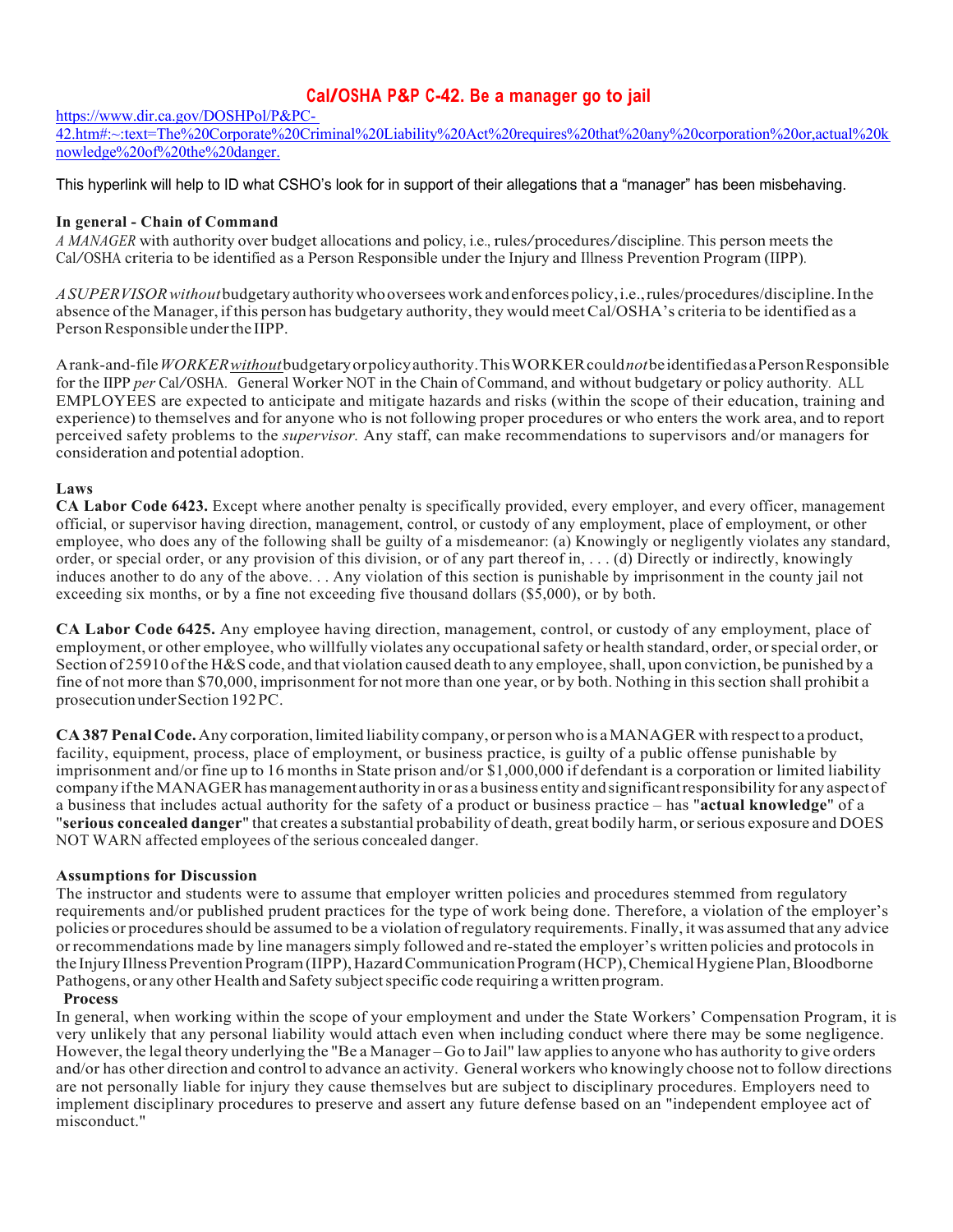## **Senate Bill 606 Egregious Citations & Subpoenas**

## https://leginfo.legislature.ca.gov/faces/billNavClient.xhtml?bill\_id=202120220SB606

On September 27, Governor Newsom signed Senate Bill 606, significantly expanding the California Division of Occupational Safety and Health's (Cal/OSHA) enforcement authority. SB 606 increases potentialexposureforemployerswithmultipleworksitesinthestate,requiresCal/OSHAtoissue "egregious violations" in certain circumstances, increases the potential monetary fines associated with citations, and expands Cal/OSHA's authority to issue subpoenas and seek injunctions and temporary restraining orders**. The law becomes effective January 1, 2022**, so employers should use the remaining months of 2021 to identify and close any compliance gaps to reduce the risk of receiving an enterprise-wide violation or an egregious violation.

## **Enterprise-Wide Violations**

## For employers with multiple worksites, **SB 606 creates a rebuttable presumption that a violation is "enterprise-wide"** when **either of the following** factors is met:

- 1. A written policy or procedure violates a Cal/OSHA safety standard, rule, order, or regulation; **or**
- 2. Evidence of a "pattern or practice" of the same violation committed by that employer at more thanoneoftheemployer'sworksites.

If the **employerfails to rebut the presumption that a violation is "enterprise-wide,"** then the division may issue an enterprise-wide citation requiring enterprise-wide abatement.

## **"Egregious" Violations**

SB 606 also directs Cal/OSHA to issue an **"egregious violation"** if **one or more** of the following is true:

- 1. The employer, intentionally, through conscious, voluntary action or inaction, made no reasonableefforttoeliminatetheknownviolation.
- 2. The violations resulted in workerfatalities, a worksite catastrophe, or a large number of injuries orillnesses.For purposes of this paragraph,"catastrophe" means the inpatient hospitalization, regardless of duration, of three or more employees resulting from an injury, illness, or exposure caused by a workplace hazard or condition.
- 3. Theviolationsresultedinpersistentlyhighratesofworkerinjuriesorillnesses.
- 4. Theemployerhasanextensivehistoryofprior violationsofthispart.
- 5. The employer has intentionally disregarded their health and safety responsibilities.
- 6. The employer's conduct, taken as a whole, amounts to clear bad faith in the performance of their duties under this part.
- 7. Theemployerhascommittedalargenumberofviolationssoastounderminesignificantly the effectivenessofanysafetyandhealthprogramthatmaybeinplace.

Theconductunderlyingaviolationdeterminedtobeegregiousmusthave**occurredwithinthefive yearspreceding anegregious violationcitation**.Once a violation is determined to be egregious,**that determinationremainsineffectforfiveyears**.Afterthatfive-yearperiodhaselapsed,additional evidence is required to support any subsequent egregious violation.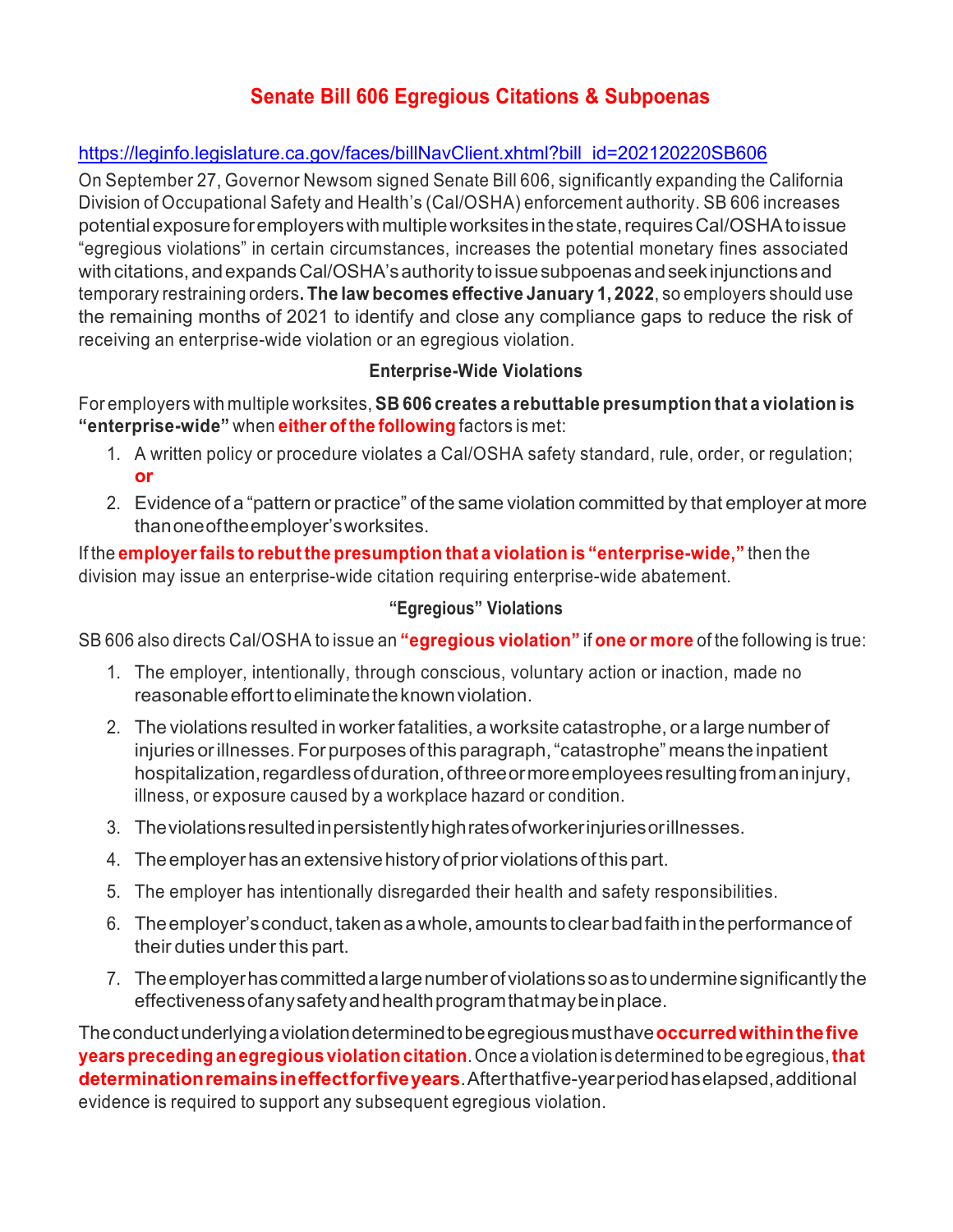If Cal/OSHA "believes that an employer has willfully and egregiously violated" a safety standard, then Cal/OSHA"*shall issue* a citation to that employerfor each egregious violation." Critically,"each instance"thatanemployeeisexposedtotheviolationallegedtobeanegregiousviolation**"shallbe considered a separate violationforpurposesofthe issuanceoffines andpenalties."** This means that if an employee is exposed to the same cited hazard each day at work, the employer could be cited with multiple violations, which could significantly increase the associated fines.

## **Subpoenas, Injunctions, and Temporary Restraining Orders**

SB <sup>606</sup> authorizes Cal/OSHA to issue <sup>a</sup> subpoena if the employer fails to "promptly provide" requestedinformationduringaninspection,andmayenforcethesubpoenaiftheemployer"failsto providetherequestedinformationwithinareasonabletime."(*Thesetimelimitsarenotdefined).*

The bill also expands Cal/OSHA's authority **to seek injunctions and temporary restraining orders.**  Specifically, if Cal/OSHA has "grounds to issue a citation" under section 6317, then Cal/OSHA may seek an **injunction in superior courtrestraining the use oroperation of equipment untilthe cited condition is corrected.** Upon filing an affidavit showing that Cal/OSHA has grounds to issue <sup>a</sup> citation undersection 6317, the court may issue a temporary restraining order.

## **Impact on ALL Employers**

These substantive amendments greatly increase the enforcement authority of Cal/OSHA. Employers with multiple worksites in the state will typically have one set of written procedures that are used at all worksites, such as written Injury Illness and Prevention Programs, Hazard Communication Programs, and Heat Illness Prevention Programs. A deficiency in these written programs now providesabasisforissuingan"enterprise-wide"citationandpotentiallyrequiring"enterprise-wide" abatement.

In addition, Cal/OSHA's new authority to issue egregious violations **is broad and not clearly defined.**  Cal/OSHA need only establish one of the seven bases for finding an employer's conduct "egregious." Manyofthebasescontainundefinedterms,**suchas"largenumber"**ofinjuriesorillness,**"large number"**of**violations"thatunderminesignificantly**theeffectivenessofanysafetyandhealth program," **"extensive history"** of prior violations, or **"persistently high" injury rates**. Furthermore, the bill states that Cal/OSHA**"shall"** issue an egregious violation if the criteria are established, meaning thatCal/OSHAis required to issue that citation.The use of theword "shall"in the bill could limit the ability of an employer to pursue a reclassification of these violations through settlement.

Employers should carefully review written programs to ensure compliance with all applicable requirements, including ensuring that required trainings are scheduled and a system is in place to documentthatthosetrainingsoccur.Reviewingthesepoliciesandprocedurescouldreducethe likelihood of receiving an enterprise-wide violation or an egregious violation.

# **Assembly Bill 654 Covid Reporting**

## https://leginfo.legislature.ca.gov/faces/billNavClient.xhtml?bill\_id=202120220AB654

Last year, the California Legislature enacted AB 685, which codified COVID-19 exposure notification/reportingrequirementstoemployees,subcontractors,employeerepresentativesand governmententities,and made othermajorlegislative changes.**OnOctober5,2021,CaliforniaAB654 became effective**. This law somewhat limits COVID-19 outbreak reporting and other required notifications for certain employers, and updates several provisions ofAB 685. **Key takeaways include the following:**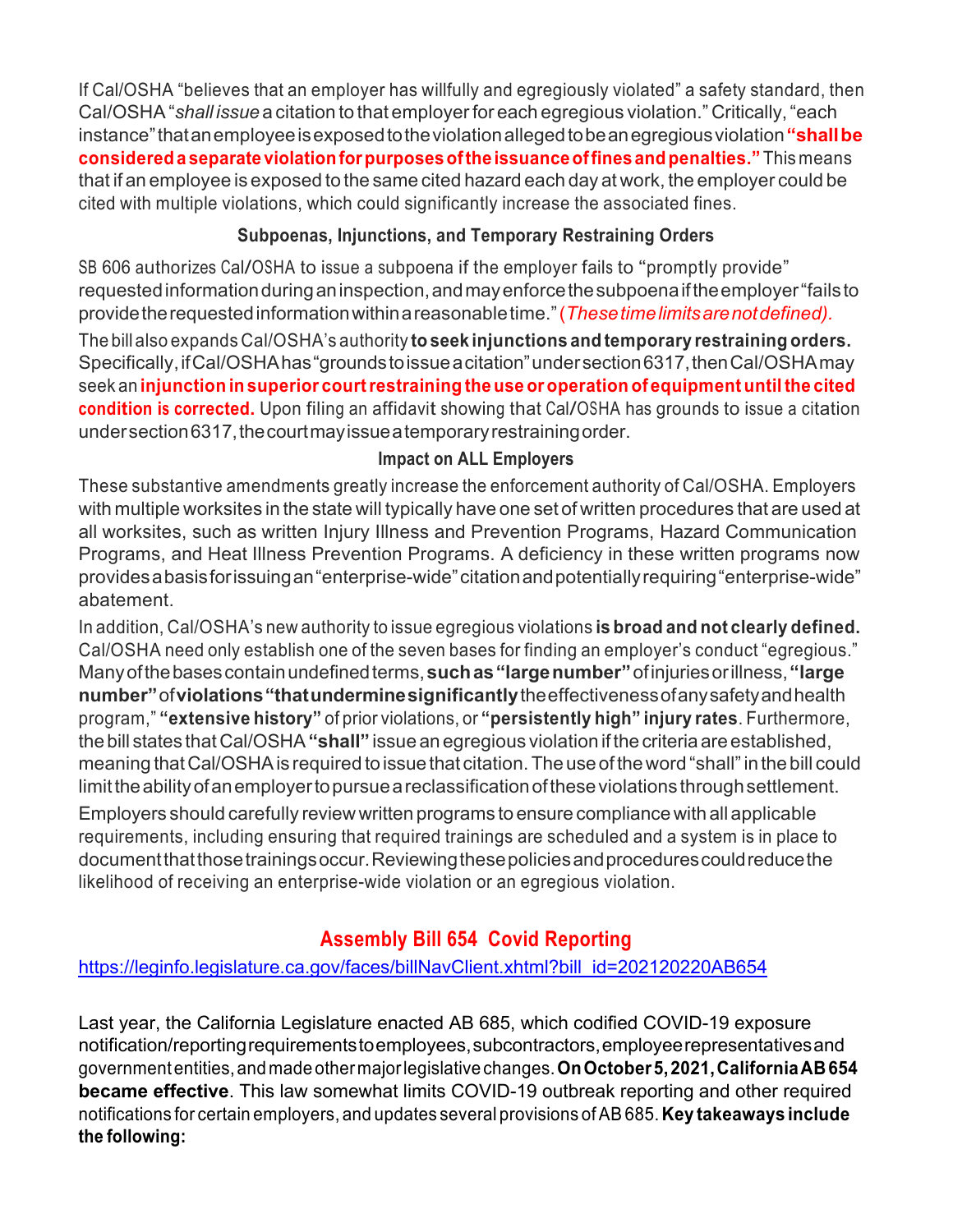- The new law provides clarity as to when to give COVID-19 exposure notifications to a bargaining representative and narrows the group that should receive this notice.
- The**outbreakreportingtimelineisnowonebusinessdayor48hours,whicheverislater.**  Previously, the law stated that employers had to notify the local publichealth agency within 48 hours of determining its facility was experiencing a COVID-19 outbreak. In addition, under the new law's revisions, an employer does not need to provide notice on weekends and holidays.
- Thepriorlawexemptedcertainemployersfromreportingoutbreakstothelocalpublichealth agency. The **amended law adds adult day health centers, community clinics, community care facilities and child daycare facilities as additional entities exempt from reporting**. Employers shouldbediligentaboutreportingoutbreaksiftheyarenotexempt.
- The **definition of "worksite" has been clarified** forthe purposes of exposure notifications. The new definition **specifically excludes telework**. In addition, in a multi-worksite environment, the employer need only notify employees who were at the same worksite as the qualified individual.
- The law simplifies who must be provided with notification of COVID-19-related benefits. Previously,employeeswho*mayhavebeenexposed*hadtobenotifiedofCOVID-19-related benefits, which may have resulted in some guesswork as to whether the person was exposed. **Now, notification is required to all employees who** *were on the premises at the same worksite as the qualifying individual within the infectious period,* which is an arguably simpler method.
- The law changes who must be notified of cleaning and disinfection plans. Previously, *all employees* and the employers of subcontracted employees had to be notified of disinfection and safety plans. Now, employers are required to notify those employees, employers of subcontractedemployees,andexclusiveemployeerepresentativeswho*wereonthepremisesat thesameworksiteasthequalifyingindividualwithintheinfectiousperiod*ofthecleaningand disinfectionplanstheemployerisimplementing.Theupdatedrequirementissomewhatless burdensome and more targeted.

**OSHA History Channel – Enterprise wide OSHA History** https://www.osha.gov/pls/imis/establishment.html

**OSHA Fatality/Catastrophe Channel – supports "Realistic Possibilities" definitions** https://www.osha.gov/pls/imis/accidentsearch.html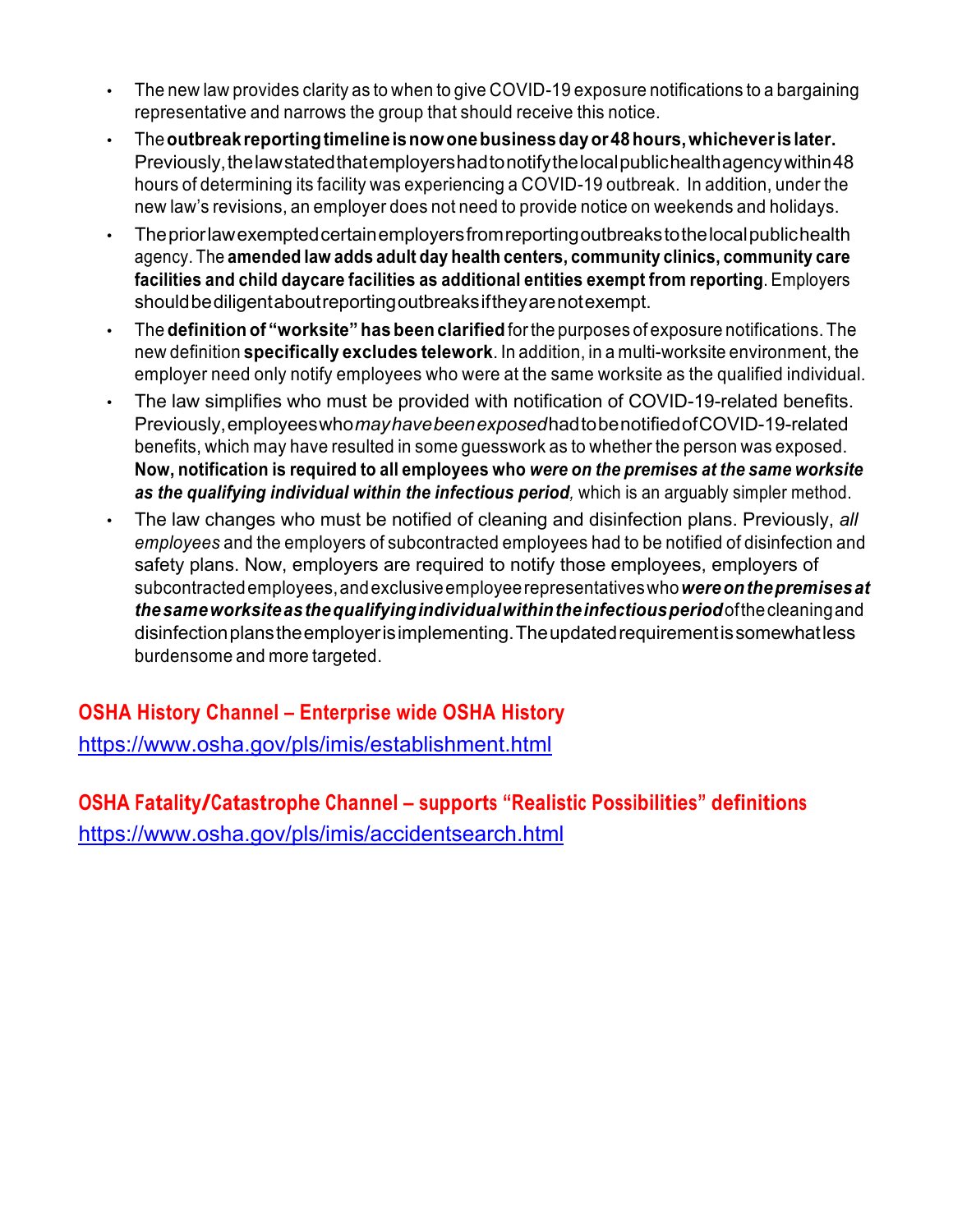### **Excerpts from the Cal/OSHA Info Publication https://www.dir.ca.gov/dosh/dosh\_publications/osha\_userguide.pdf**

- **ClosingConference….Listentowhattheysay,butwatchwhattheydo….BeginPokerPlaying**
- **Informalconference**–Following**receiptofacitationornotice**,anemployer**mayrequestaninformal conference** with the Cal/OSHA district manager. The conference **may be conducted within <sup>10</sup> working days** of citation issuance or any time priorto the scheduled date of an appeal hearing if a formal appeal is filed with and accepted by the Appeals Board. At the informal conference, the employer may discussrequestsforextensionofabatementdates,evidencethatindicatesthatnoviolationexists, proposed penalty amounts, violation classifications, or any other matter relating to the health and safetyinvestigation.
- **Occupational Safety & Health Appeals Board** Upon **receipt of a citation**, the employer **may appeal to theOccupationalSafetyandHealthAppealsBoard**inreferencetotheexistenceornatureofthe violation,proposedpenalty,orabatementrequirement.**Anyappealmustbeinitiatedwithin15 working days of receipt** of the citation by a phone call (www.dir.ca.gov/oshab/contact\_ us.html) to the appeals board office or via the website (www.dir.ca.gov/oshab/oshab.html) through the OASIS online appealsystem.TheAppealsBoardwebsitealsoincludesformsandinstructionsforcompletingthe onlineappealinitiationprocess.**IfanemployerfailstonotifytheAppealsBoardoftheirappeal withinthe15-working-daylimitandsubmitappealspaperworkasrequired,andifnonoticeisfiled by an employee or employee representative within thattime,then the citation becomes a final ordernotsubjecttoreviewbyanycourtorotheragency,includingCal/OSHA**,regardlessofthedate of a scheduled informal conference with the district office....... Appeals Board reconsideration decisions may be appealed to Superior Court.

| C-<br><u>1B1</u>        | <b>Documenting the Existence of a Violation</b>                                                        | 7/22/19  |
|-------------------------|--------------------------------------------------------------------------------------------------------|----------|
| <u>C-</u><br><b>1B2</b> | Documenting the Classification of a Violation                                                          | 7/22/19  |
| C-<br>1 <b>B3</b>       | <b>Documenting the Penalty Adjustment Factors of a Violation</b>                                       | 5/24/17  |
| $C-20$                  | <b>Informal Conference (Cal/OSHA 20)</b>                                                               | 8/5/11   |
| $C-23$                  | <b>Appeals and Hearings</b>                                                                            | 10/10/00 |
| $C-2$                   | Citation, Notification of Penalty and Verification of Abatement (Cal/OSHA 2, 2X, 160, 161 and<br>161A) | 6/2/08   |
| $C-3$                   | <b>Special Order (Cal/OSHA 3 and 3X)</b>                                                               |          |

## **Controlling Cal/OSHA Policy and Procedures**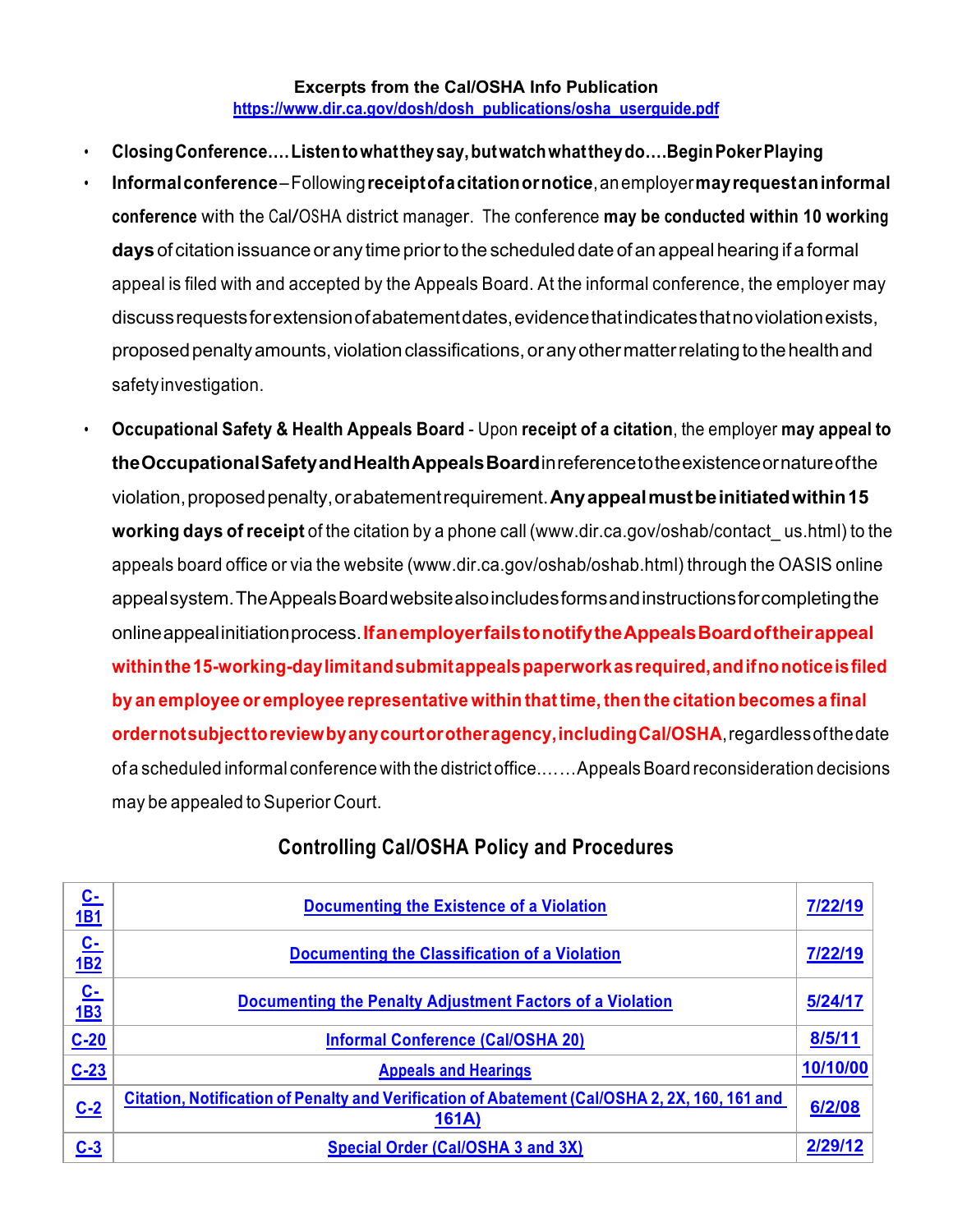| Notice (Cal/OSHA 4 and 4X)                              | 2/1/95  |
|---------------------------------------------------------|---------|
| Information Memorandum (Cal/OSHA 5 and 5X)              | 2/1/95  |
| <b>Order to Take Special Action (Cal/OSHA 6 and 6X)</b> | 6/21/12 |

## **B. DOCUMENTINGTHESAFETYORDERVIOLATED**

1. Title 8 Safety Order Group

Compliance personnel shall specify which group of safety orders are applicable to the type of workplace inspected. If more than one group of safety orders may be applicable, compliance personnel shall consult withtheDistrictManagertodeterminewhichgroupofordersshouldbecited.

2. Title 8 Safety Order Section Number

Compliance personnel shall make certain that the violation to be cited correctly corresponds to the Title 8 sectionandsubsectionnumberwhichisapplicabletotheviolation.Acorrectlycitedsectionmayinclude asmanyasfoursubsections.

## **3. Particularity Requirement**

Compliance personnel shall ensure that each citation item describes with particularity the nature of the cited violation by incorporating the following information into the description of the violation:

a. A reference to the specific section and subsection of the California Code of Regulations, the California Labor Code, or, in rare instances, the California Health & Safety Code, alleged to have been violated; and b. A description of the equipment, process, condition or other attribute of the employer's workplace which represents a violation of the cited standard.

## **C. ESTABLISHING AND DOCUMENTING EMPLOYEE EXPOSURE**

1. EmployeeExposure at a Multi-EmployerWorksite

Before adoption of 8 CCR Sections 336.10, only the employer whose employees were actually exposed to the violative condition could be cited or a violative condition. Beginning in January of 2000, Labor Code Section 6400 and 8 CCR Section 336.10 now permit the Division to cite, in specified circumstances, an employer who is responsible for a violative condition, e.g., a creating, controlling and/or contracting employer, regardless of which employer's employees are exposed to the violative condition. See P&P C- $1C$ .

NOTE: The term "employee" means every person who is required or directed by any employer to engage in any employment, or to go to work, or be at any time in any place of employment (Labor Code Section 6304.1), including any state prisoner engaged in correctional industry, as defined by the California DepartmentofCorrections(LaborCodeSection6304.2).

## **2. Establishing Employee Exposure**

a. Observed Employee Exposure -- Uncommon Situation

Employee exposure can be established if compliance personnel directly observe or witness exposure of theemployee(s)toahazardwhichisaviolationofaTitle8SafetyOrder.

b. Unobserved Employee Exposure--More Common Situation

Employee exposure can also be established if compliance personnel obtain witness statements or other admissible evidence which indicates that employees were exposed to a hazard which is a violation of a Title 8 Safety Order.

**NOTE**: If a citation is based on unobserved exposure, the citation shall be issued no later than six monthsaftertheoccurrenceoftheviolation.

EXCEPTION: When the employer's concealment of a violative condition by failure to comply with a Title 8 reporting requirement results in the Division's inability to discover the violation within the six-month period, the deadline to issue a citation or notice may be extended to six months from the date the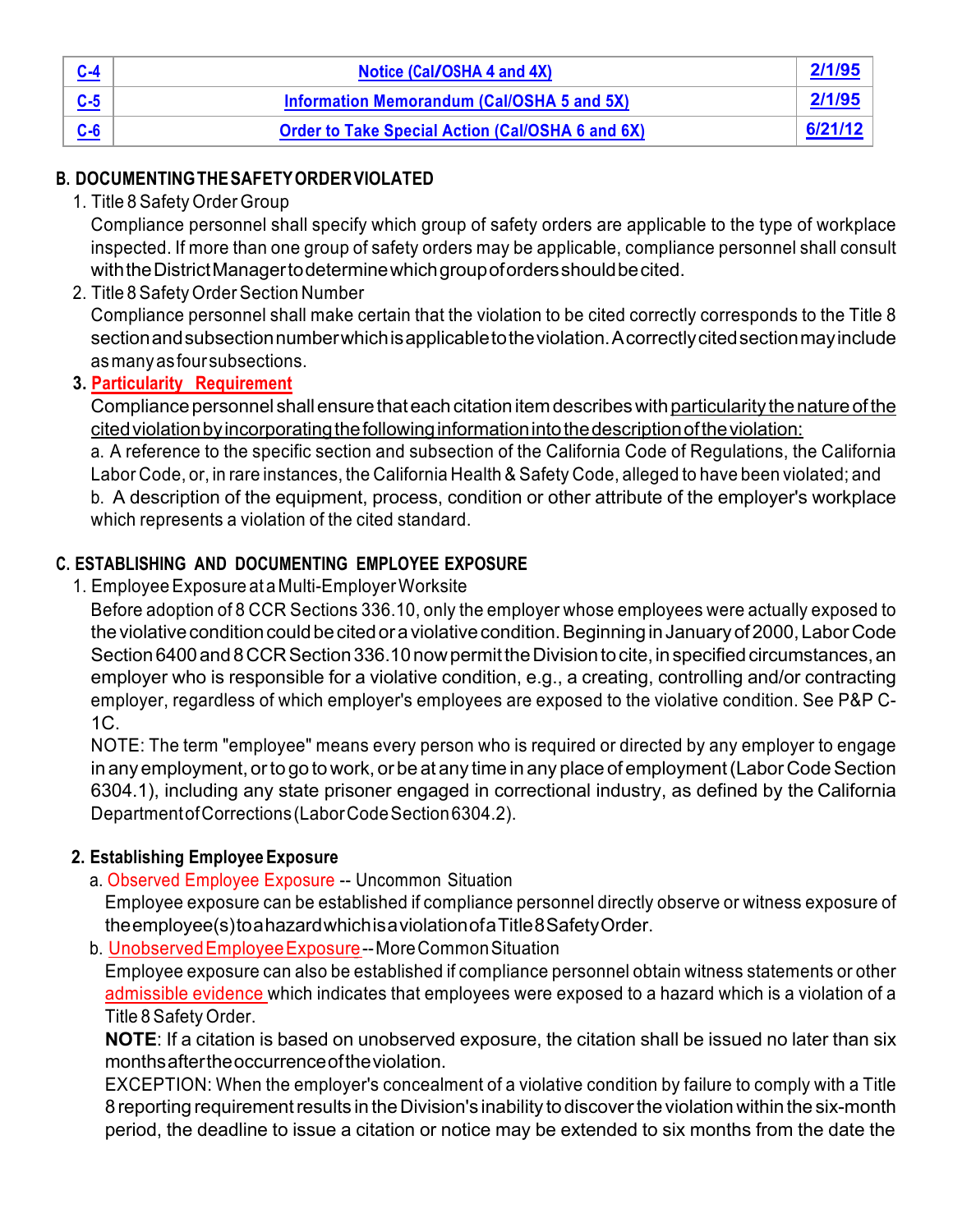Division discovers the violation. However, upon discovery of such a violation, the Division has only six monthsinwhichtoissuethecitationornotice.

## **c. Zone of Danger**

(1) To establish a violation, compliance personnel shall document that the employee(s) came within the "zone of danger" associated with the violative condition, i.e., in such proximity to the hazard that there is a reasonable basis to conclude that employee exposure to the violative condition has occurred.

(2) Employees can come within the zone of danger of the hazard while:

i. Performing work-related duties;

ii. Pursuing personal activities during work hours; or

iii. Employing normal means of ingress and egress to their work stations.

3. Documenting Employee Exposure

Compliance personnel shall document employee exposure for every violation by obtaining one or more of the following types of evidence

a. An oral or written statement from the immediate supervisor of the exposed employee(s), which may include an admission that a violation has occurred;

NOTE: Compliance personnel should attempt to obtain a signed written statement whenever possible. b. An oral or written statement from exposed employee(s);

NOTE: Compliance personnel should attempt to obtain a signed written statement whenever possible.

c. Photographs of the place of employment demonstrating the violative conditions, machinery or equipment

d. Any relevant documents, e.g., autopsy reports, job duty description for exposed employees, and the employer's personnel and safety policy guidelines; or

e. A written statement by compliance personnel setting forth an eyewitness account of employee exposure.

4. Employee Exposure Not Needed for a Regulatory Violation

Evidence of employee exposure is not required to establish a regulatory violation.

## **§1598**. Traffic Control for Public Streets and Highways. **SERIOUS**

(a) Where a hazard exists (1) to employees (2)because of traffic or haulage conditions (3) at work sites that encroach upon  $(4)$  public streets or highways  $(5)$ , a system of traffic controls  $(6)$  in conformance with the "California Manual on Uniform Traffic Control Devices for Streets and Highways, September 26, 2006," which ishereinincorporated by reference (7) and referred to as the "Manual", published by the State Department of Transportation, shall be required  $(8)$  so as to abate the hazard  $(9)$ .

Note: Additional means of traffic control, such as continuous patrol, detours, barricades, or other techniques for the safety of employees may be employed.

|       | F <sub>1</sub>                           |                           |      |           |
|-------|------------------------------------------|---------------------------|------|-----------|
| Elmnt | Description                              | Evidence                  | Type | Strength  |
|       | Where a hazard exists                    | ID & name hazard          |      |           |
|       | To employees                             | ID name/title of worker   |      |           |
|       | Because of traffic or haulage conditions | Describe traffic/speed    |      |           |
| 4     | Work sites that encroach                 | Describe project/activity |      |           |
|       | Public streets or highways               | ID                        |      |           |
|       | System of traffic controls               | ID                        |      |           |
|       | <b>IAW CMUTCD</b>                        | Ref. Appropriate          | No?  | Vague/    |
|       |                                          | Section                   |      | Ambiguous |
|       | Shall be required                        | Imposed duty $-$ yes/no   |      |           |
|       | To abate the hazard                      | Reason for duty           |      |           |

## **Elemental Analysis**

**§3203**. Injury and Illness Prevention Program. **SERIOUS**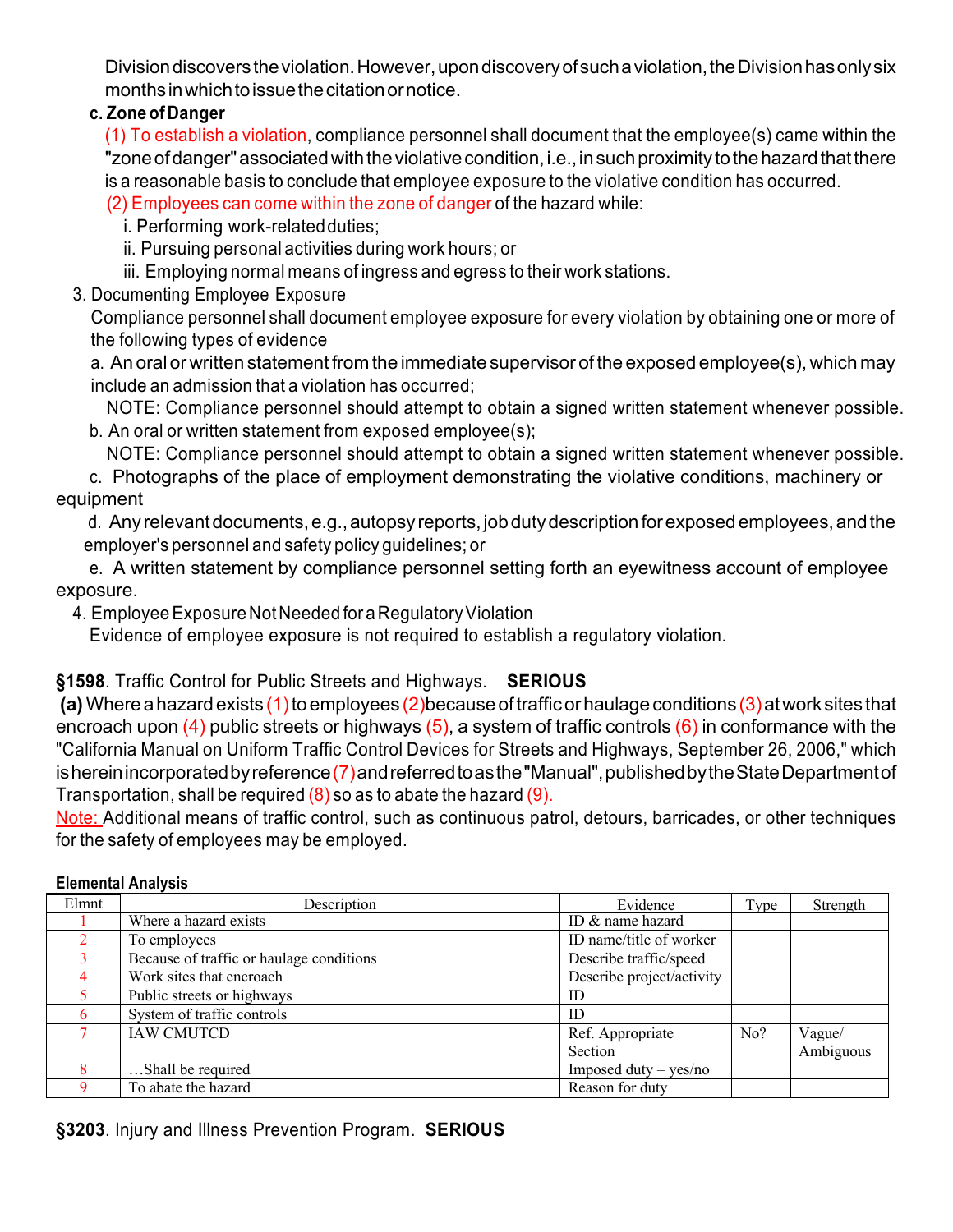(a) Effective July 1, 1991 (1), every employer (2) shall establish, implement and maintain (3) an effective Injury and Illness Prevention Program (Program) (4). The Program shall be in writing (5) and, shall, at a minimum:

(4) Include procedures  $(6)$  for identifying and evaluating work place hazards  $(7)$  including scheduled periodic inspections to identify unsafe conditions and work practices  $(8)$ . Inspections shall be made to identify and evaluate hazards (9).

(A) When the Program is first established; (10)

**EXCEPTION:** Those employers having in place on July 1, 1991, a written Injury and Illness Prevention Program complying with previously existing section 3203.

(B) Whenever new substances, processes, procedures, or equipment are introduced to the workplace that represent a new occupational safety and health hazard (11) ; and

(C) Whenever the employer is made aware of a new or previously unrecognized hazard(12).

## **Elemental Analysis**

| Elmnt          | Description                                                            | Evidence               | Type | Strength |
|----------------|------------------------------------------------------------------------|------------------------|------|----------|
|                | Effective July 1, 1991                                                 | Date of Insp           |      |          |
|                | Every employer                                                         | ID                     |      |          |
| 3              | Establish, implement and maintain                                      | <b>Historical Docs</b> |      |          |
| $\overline{4}$ | <b>Effective IIPP</b>                                                  | Definitions?           |      |          |
| 5.             | Shall be in writing                                                    | Doc                    |      |          |
| 6              | Include procedures                                                     | Specific to activities |      |          |
|                | for identifying and evaluating work place hazards                      | <b>Historical Docs</b> |      |          |
| 8              | including scheduled periodic inspections to identify unsafe conditions | Specific to activities |      |          |
|                | and work practices                                                     |                        |      |          |
| 9              | Inspections shall be made to identify and evaluate hazards             | Specific to            |      |          |
|                |                                                                        | Subject/object         |      |          |
| 10             | (A) When the Program is first established;                             |                        |      |          |
| 11             | (B) Whenever new substances, processes, procedures, or equipment are   | ID specific            |      |          |
|                | introduced to the workplace that represent a new occupational safety   | subject/object/hazard  |      |          |
|                | and health hazard                                                      |                        |      |          |
| 12             | (C) Whenever the employer is made aware of a new or previously         | Proof of knowledge     |      |          |
|                | unrecognized hazard                                                    |                        |      |          |

## **Cal Labor Code Section 6306**

(a) "Safe,""safety,"and"health"asappliedtoanemploymentoraplaceofemploymentmeansuchfreedom fromdangertothelife,safety,orhealthofemployeesasthenatureoftheemploymentreasonablypermits.

(b) "Safety device" and "safeguard" shall be given a broad interpretation so as to include any practicable methodofmitigatingorpreventingaspecificdanger,includingthedangerofexposuretopotentiallyinjurious levels of ionizing radiation or potentially injurious quantities of radioactive materials.

## **California Labor Code Section 6317**

If, upon inspection or investigation, the division believes that an employer has violated Section 25910 of the Health and Safety Code or any standard, rule, order, or regulation established pursuant to Chapter 6 (commencing with Section 140) of Division 1 of the Labor Code, or any standard, rule, order, or regulation established pursuant to this part, it shall with reasonable promptness issue a citation to the employer. Each citation shall be in writing and shall describe with particularity the nature of the violation, including a reference to the provision of the code, standard, rule, regulation,

or order alleged to have been violated. In addition, the citation shall fix a reasonable time forthe abatement of the alleged violation. The period specified for abatement shall not commence running until the date the citation or notice is received by certified mail and the certified mail receipt is signed, or if not signed, the date the return is made to the post office. If the division officially and directly delivers the citation or notice to the employer, the period specified for abatement shall commence running on the date of the delivery.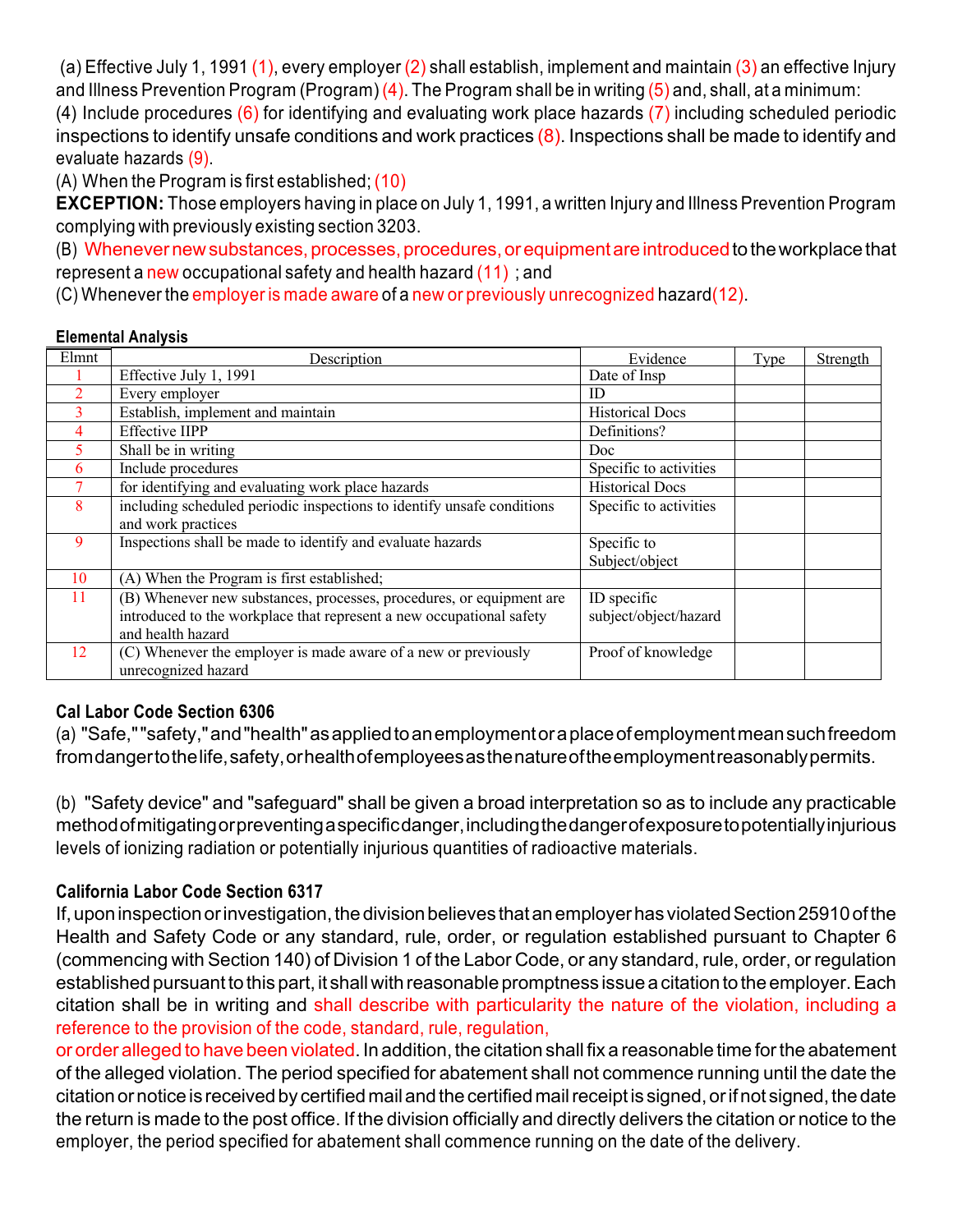The division may impose a civil penalty against an employer as specified in Chapter 4 (commencing with Section 6423) of this part. A notice in lieu of a citation may not be issued if the number of first instance violations found in the inspection (other than serious, willful, or repeated violations) is 10 or more violations. No citation or notice shall be issued by the division for a given violation or violations after six months have elapsed since occurrence of the violation.

|              | Appeal Argument                                                                  | Rebuttal/Counter Argument (Support Evidence) | Strength |
|--------------|----------------------------------------------------------------------------------|----------------------------------------------|----------|
| $\mathbf{1}$ | The Div. does not have jurisdiction over                                         |                                              |          |
|              | the subject place of employment                                                  |                                              |          |
| 2            | The inspection(s) was invalid                                                    |                                              |          |
| 3            | The Citation does not give notice of the                                         |                                              |          |
|              | violation and/or is otherwise defective                                          |                                              |          |
| 4            | The safety order cited is vague and/or                                           |                                              |          |
|              | ambiguous                                                                        |                                              |          |
| 5            | The citation was not issued timely                                               |                                              |          |
| 6            | An exception to the safety orders                                                |                                              |          |
|              | exempts compliance                                                               |                                              |          |
| $\tau$       | The citation does not allege a violation of                                      |                                              |          |
|              | that safety order which most                                                     |                                              |          |
|              | appropriately pertains to the alleged                                            |                                              |          |
|              | violation                                                                        |                                              |          |
| 8<br>9       | Independent employee action                                                      |                                              |          |
|              | It is impossible to comply with the safety<br>order                              |                                              |          |
| 10           | The citation was issued to the wrong                                             |                                              |          |
|              | employer and/or a non-existing employer                                          |                                              |          |
| 11           | No employee of Appellant was exposed                                             |                                              |          |
|              | to the alleged violation                                                         |                                              |          |
| 12           | The citation does not correctly identify a                                       |                                              |          |
|              | location at which employees of Appellant                                         |                                              |          |
|              | were working                                                                     |                                              |          |
| 13           | Appellant had no actual knowledge, nor,                                          |                                              |          |
|              | with the exercise of reasonable diligence,                                       |                                              |          |
|              | could have known, of the existence of the                                        |                                              |          |
|              | alleged violation                                                                |                                              |          |
| 14           | Appellant acted as a reasonably prudent                                          |                                              |          |
|              | employer, having no reason to anticipate                                         |                                              |          |
| 15           | the existence of any hazard                                                      |                                              |          |
|              | Appellant acted with due diligence to<br>comply with all regulatory requirements |                                              |          |
| 16           | Appellant contends it had a reasonable                                           |                                              |          |
|              | expectation of privacy to be free of                                             |                                              |          |
|              | governmental inspections at its private                                          |                                              |          |
|              | place of employment, which place of                                              |                                              |          |
|              | employment was the subject of the                                                |                                              |          |
|              | inspection of the Div. in this matter; that                                      |                                              |          |
|              | the inspection which did occur was illegal                                       |                                              |          |
|              | and in violation of <b>Appellant's Fourth</b>                                    |                                              |          |
|              | Amendment rights as no designated                                                |                                              |          |
|              | person of Appellant authorized the                                               |                                              |          |
|              | inspection conducted by the Div. of said                                         |                                              |          |
|              | place of employment; that no inspection                                          |                                              |          |

## **Some Potential Grounds for Appeal – Checklist**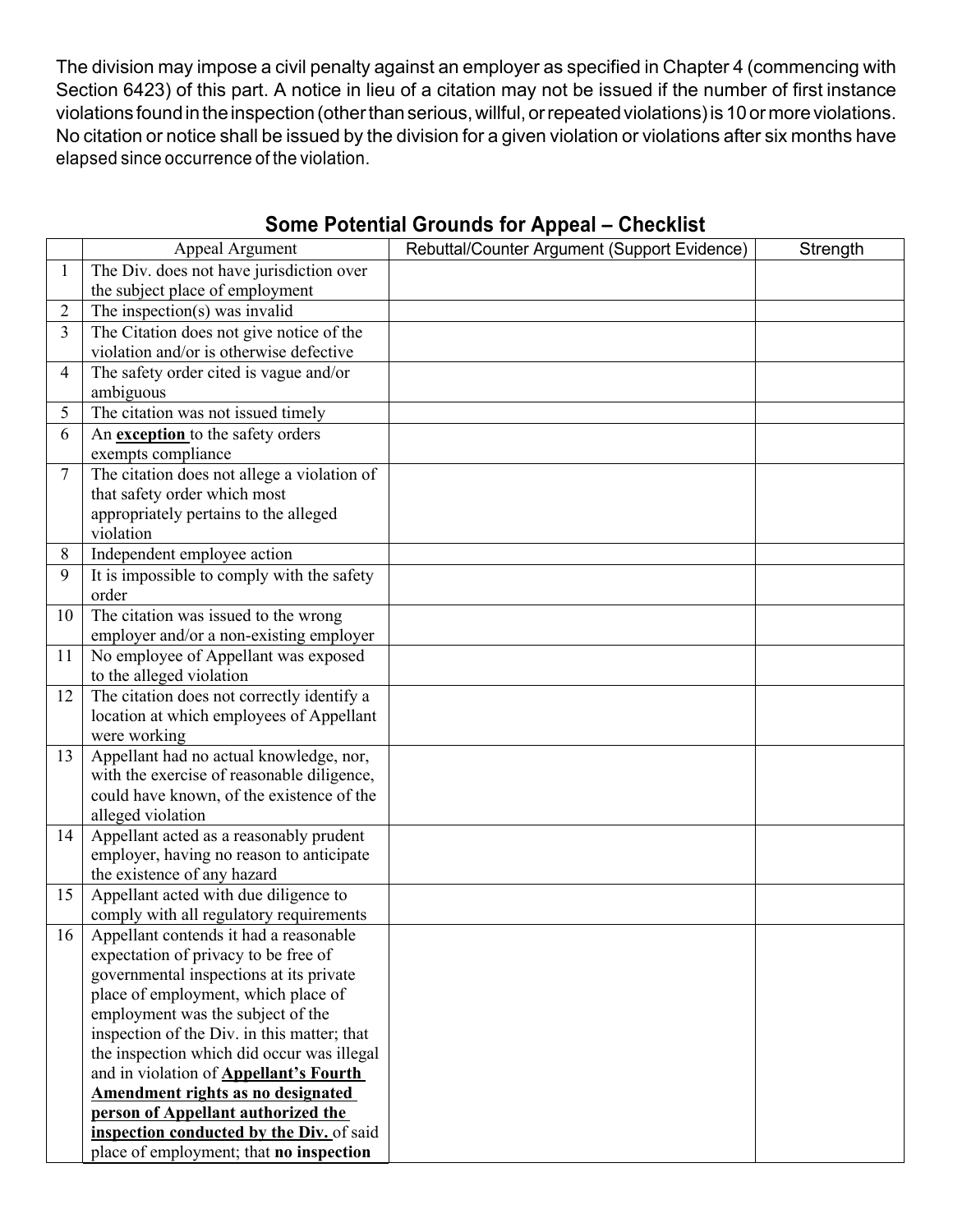| warrant was obtained to conduct said<br>inspection, nor did the inspection occur<br>pursuant to some other exception to the<br>warrant requirement of Labor Code<br>6314(b) |  |  |
|-----------------------------------------------------------------------------------------------------------------------------------------------------------------------------|--|--|
|-----------------------------------------------------------------------------------------------------------------------------------------------------------------------------|--|--|

"Appellant reserves the right to plead and present any and all available defenses up to and including the date ofanyhearingtobeconductedinthismatter".

## **Reporting Accidents/Serious Injuries/Illnesses and Investigations**

http://www.dir.ca.gov/DOSHPol/P&PC-36.HTM

DIVISIONOFOCCUPATIONALSAFETYANDHEALTH. POLICY AND PROCEDURES MANUAL ACCIDENT REPORT P&P C-36

AUTHORITY: California Labor Code Sec. 6302, 6313, 6315.3, 6317, 6409, 6409.1, 6409.5, Health and Safety CodeSec.105200andTitle8,CaliforniaCodeofRegulations,Section330(h)and342.

## **See below excerpt**

## **"C. INVESTIGATION OF AN ACCIDENT REPORT**

1. Mandatory

All accident events resulting in a fatality, serious injury or illness, pesticide poisoning, serious exposure, or "catastrophe" shall be investigated by the District Office. Labor Code Section 6313(a).

**EXCEPTION**: An investigation shall not be conducted if the District Manager determines that one of the following conditions exists: (a) information contained in the Cal/OSHA 36(S) cannot be substantiated; (b) no employer-employee relationship exists; (c) the Regional Manager and the Legal Unit agrees with the District Manager that jurisdiction does not exist over the accident event; **or(d)the fatality, injury, illness or exposure wasnotwork-related,e.g.,aheartattack,strokeorothermedicaleventsnotrelatedtoworking conditions."**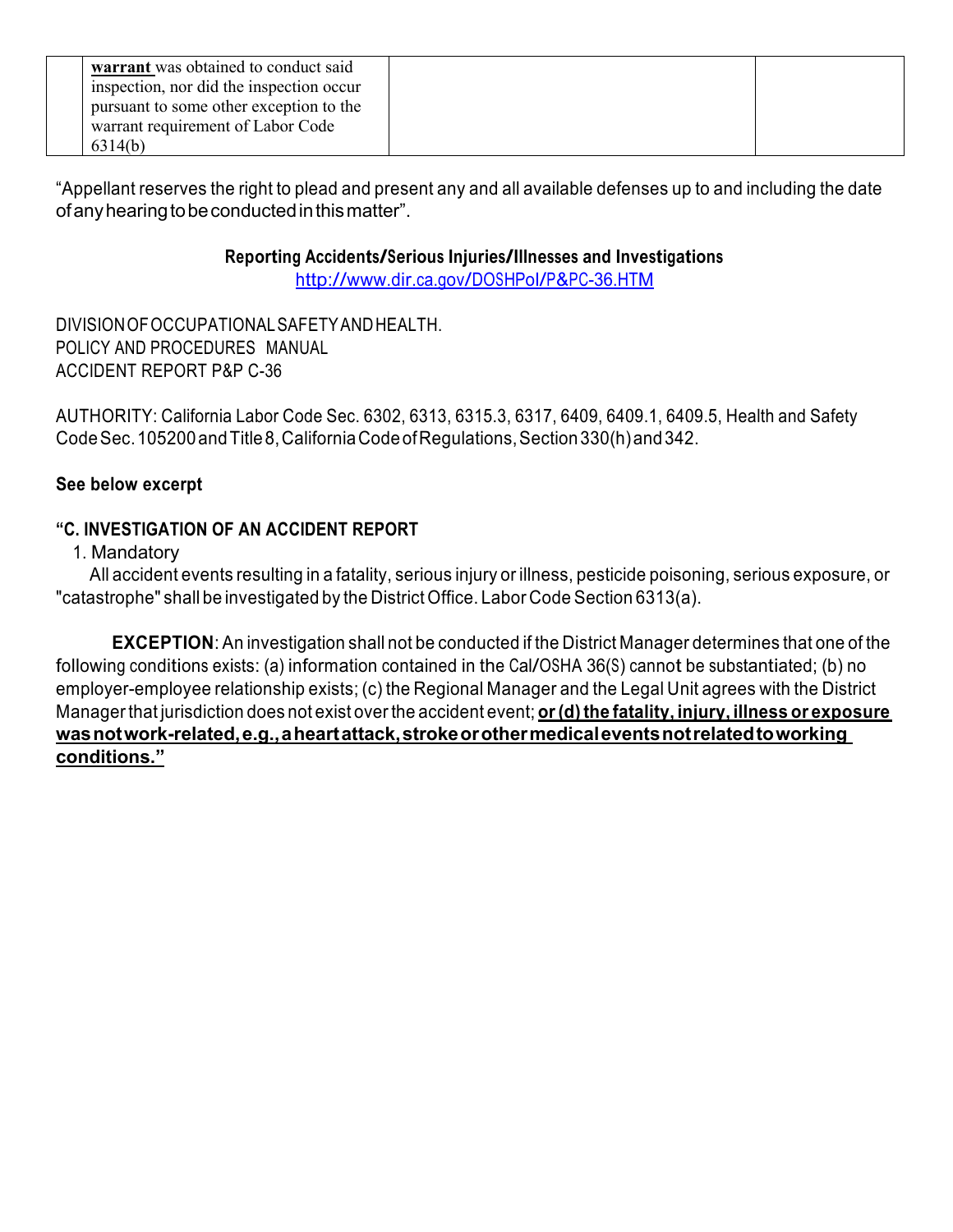#### **Non-Admissions Clause**

#### *"BEWARE OF GREEKS BEARING GIFTS"*

At some time during the negotiations, Cal/OSHA might offer the exchange listed below as an incentive in accepting an offer typically when they either remove or downgrade a citation especially for a "lack of evidence".

#### **If you opt and agree…..**

#### **There will be the following non-admissions clause:**

"Although the Appellant does not admit that violations or wrongdoing occurred, the final orders resulting from this Agreement shall be fully enforceable under, and may be used for all purposes of administration and enforcement of, the California Occupational Safety and Health Act and in proceedings before the Appeals Board, but the Order will not be used in any other proceeding between the parties or involving any other person, whether said proceedings be legal, equitable, or administrative in nature. The parties stipulate that Appellant has entered into this agreement in order to avoid protracted litigation and costs associated thereto, and that no findings or conclusions have been made by any trier-of-fact regarding the citations and proposed penalties at issue herein."

**This is what you lose the ability to do…**

#### **Employer's cost recovery**

An employer may petition the appeals board to recover its costs for an appeal, up to \$5,000 per citation, if: (1) the employer's appeal is upheld or DOSH withdraws the citation, and (2) issuance of the citation was the result of arbitrary or capricious action or conduct by DOSH. An employer has the burden of proof.

A petition for costs must be filed notmore than 60 days after the filing of a final decision granting an appeal for the order granting DOSH's motion to withdraw.

The appeals board will review the petition for costs and may: (1) summarily dismiss it if insufficient grounds or facts are alleged or  $(2)$  set the proceeding for hearing. If a hearing is held, the board may deny the petition or order that costs be awarded.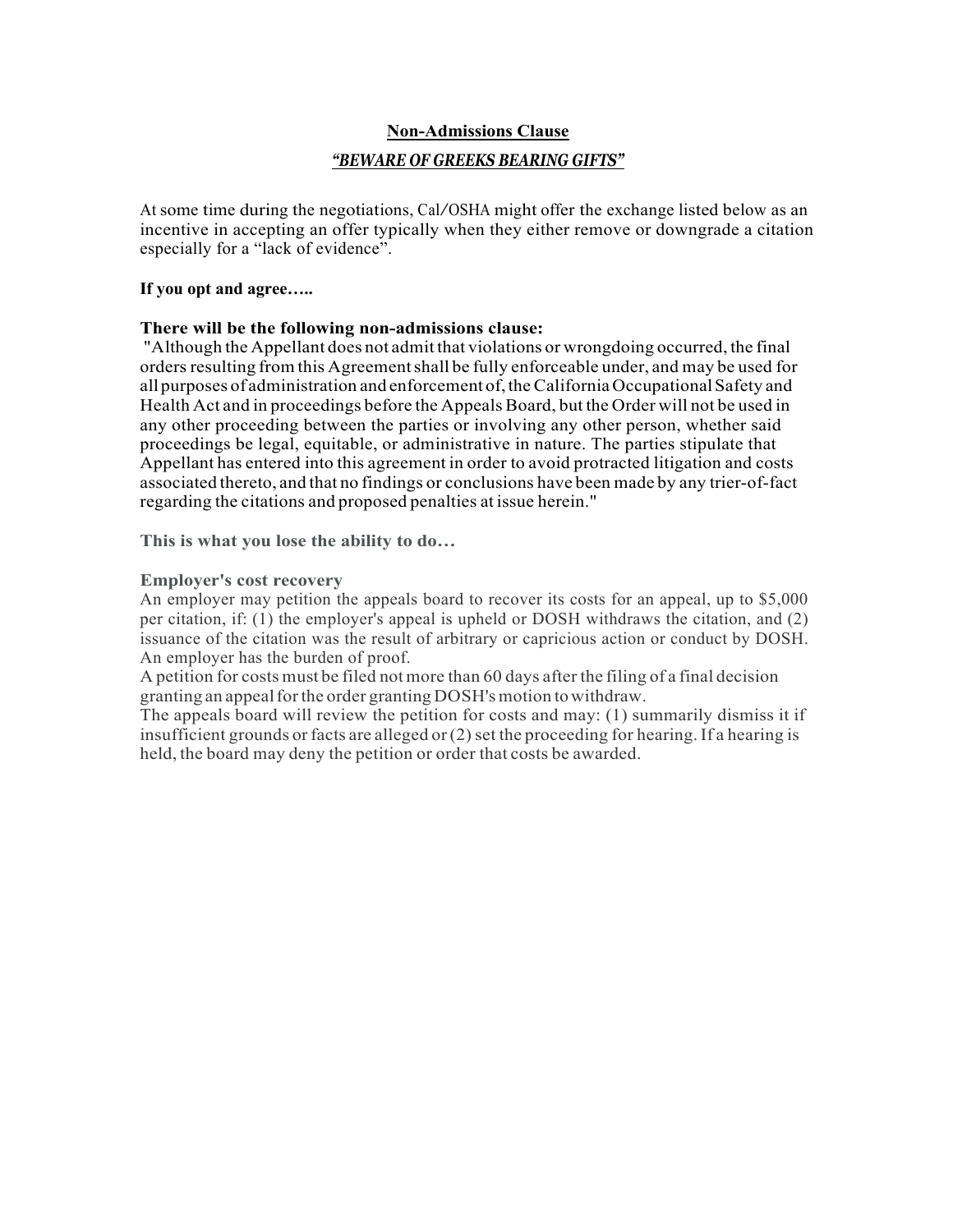## **"It's not what you believe, it's what you can prove!"**

## https://www.dir.ca.gov/title8/397.html

## **§397. Petition for Costs Procedures.**

(a) Any**employerwhoappealsacitationresultingfromaninspectionorinvestigation**conductedonor afterJanuary1,1980,issuedbytheDivisionforviolationofanoccupationalsafetyandhealthstandard, rule, order, or regulation established pursuant to Chapter 6 (commencing with Section 140) of Division 1 of theLaborCode**mayfileapetitionforcoststogetherwithamemorandumofitemsofcostwiththe Appeals Board to claim reasonable costs, not to exceed five thousand dollars (\$5,000) in the aggregate percitationifeithertheemployerprevailsintheappealorthecitationiswithdrawn,andtheemployer**  alleges that the issuance of the citation was the result of arbitrary or capricious action or conduct by the **Division**.Theburdenofproofshallbeontheemployertoestablishbyapreponderanceoftheevidence thattheissuanceofthecitationwastheresultofarbitraryorcapriciousactionorconductbytheDivision.

## **ARBITRARY AND CAPRICIOUS**

Absence of a rational connection between the facts found and the choice made. Natural Resources. v. U.S., 966F.2d1292,97,(9thCir.'92).Aclearerrorofjudgment;anactionnotbaseduponconsiderationof relevantfactorsandsoisarbitrary,capricious,anabuseofdiscretionorotherwisenotinaccordancewith law or if it was taken without observance of procedure required by law. 5 USC. 706(2)(A) (1988).

## **What is a standard of review?**

Astandard ofreview is the level of deference that a federal court affords to a lower courtruling or an agencydeterminationwhenreviewingacaseonappeal.Courtsreviewinganadministrativeactionwill consider whether the agency's action was arbitrary or capricious, an abuse of discretion, or contrary to law. Inapplyingastandardareview,thereviewingcourtmayeitheruphold,alter,oroverturntheactionunder review.

The **arbitrary-or-capricious test**is a legal standard ofreview used by judges to assess the actions of administrative agencies. It was originally defined in a provision of the 1946 Administrative Procedure Act (APA), which instructs courts reviewing agency actions to invalidate any that they find to be "arbitrary, capricious,anabuseofdiscretion,orotherwisenotinaccordancewithlaw."Thetestismostfrequently employed to assess the factual basis of an agency's rulemaking, especially informal rulemakings.

## **1. Whatmakesanagencydecision"arbitraryandcapricious?"**

An agency acts arbitrarily and capriciously when it:

*(1) denies a litigant due process and prejudices its substantialrights;*

(2) wholly adopts the record from another case involving different parties, fails to make findings of fact, and *bases its decision on its findings made in the other case; or*

*(3) improperly bases its decision on non-statutory criteria.*

In addition, an agency abuses its discretion or its decision is arbitrary if the agency:

*(1) failedtoconsiderafactorthatthelegislaturedirectsittoconsider;*

*(2) considers an irrelevant factor; or*

(3) weighs only relevant factors that the legislature directs it to consider but still reaches a completely *unreasonable result."*

Anagency'sdecisionisalsoarbitraryifitismadewithoutregardforthefacts,reliesonfactfindingsthat are not supported by any evidence, or lacks a rational connection between the facts and the decision. CPS Energy v.Pub. Util. Comm'n, 537S.W.3d 157 (Tex.App.--Austin 2017, pet. filed).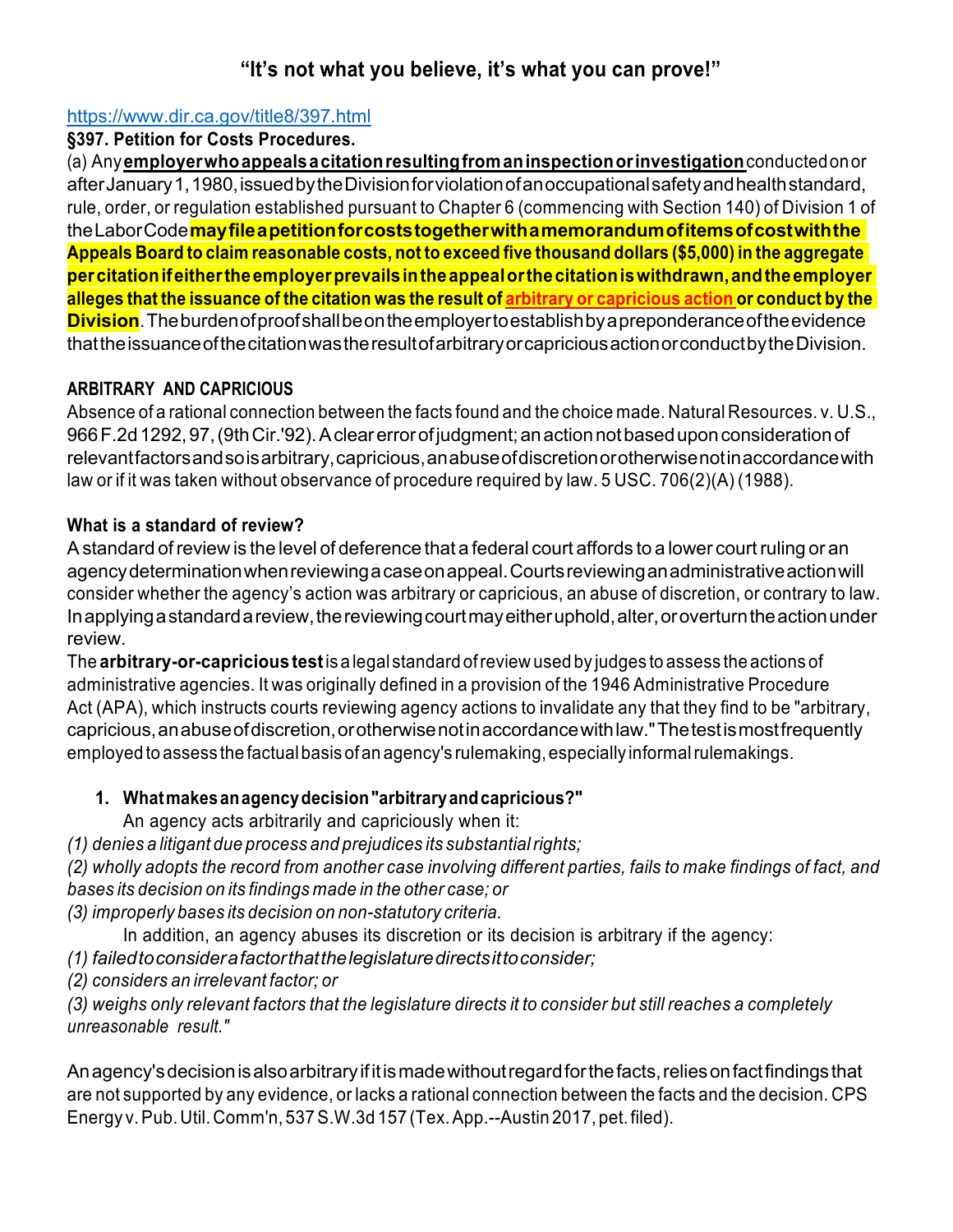# **Note to all:**

### **First DAR 79-1039 [1980] the Cal/OSHA Appeals Board ruled that this section was unconstitutionally vague.**

Section 1511[B] stated "No worker shall be required or knowingly permitted to work in an unsafe place, unless for the purpose of making it safe, and then only after proper precautions have been taken to protect him while doing such work". In the case of Dept. of Transportation, **Then**

#### **BEFORE THE**

#### **STATE OF CALIFORNIA**

#### **OCCUPATIONAL SAFETY AND HEALTH**

**APPEALS BOARD**

In the Matter of the Appeal of:

NORTH FORK SPRINGS CONSTRUCTION P.O. Box 300 Oak View, CA 93022

Docket Nos. 02-R4D1-199 through 202

#### **DECISION AFTER RECONSIDERATION**

Employer

The Occupational Safety and Health Appeals Board (Board) issues the following decision after reconsideration, pursuant to the authority vested in it by the California Labor Code. The Board took reconsideration of this matter on its own motion.

#### **JURISDICTION**

Beginning June 25, 2001, a representative of the Division of Occupational Safety and Heath (Division) investigated an accident at a place of employment located at 560 South Stanford Avenue, Los Angeles, California, maintained by North Fork Springs Construction (Employer). The Division issued Employer a number of citations for violations of occupational safety and health standards contained in Title 8, California Code of Regulations, which Employer timely appealed. A hearing was held before an Administrative Law Judge (ALJ) of the Board on May 16, 2003 and the ALJ rendered her decision on June 5, 2003 granting all of Employer's appeals. On July 2, 2003, the Board ordered reconsideration of the ALJ's decision on its own motion. The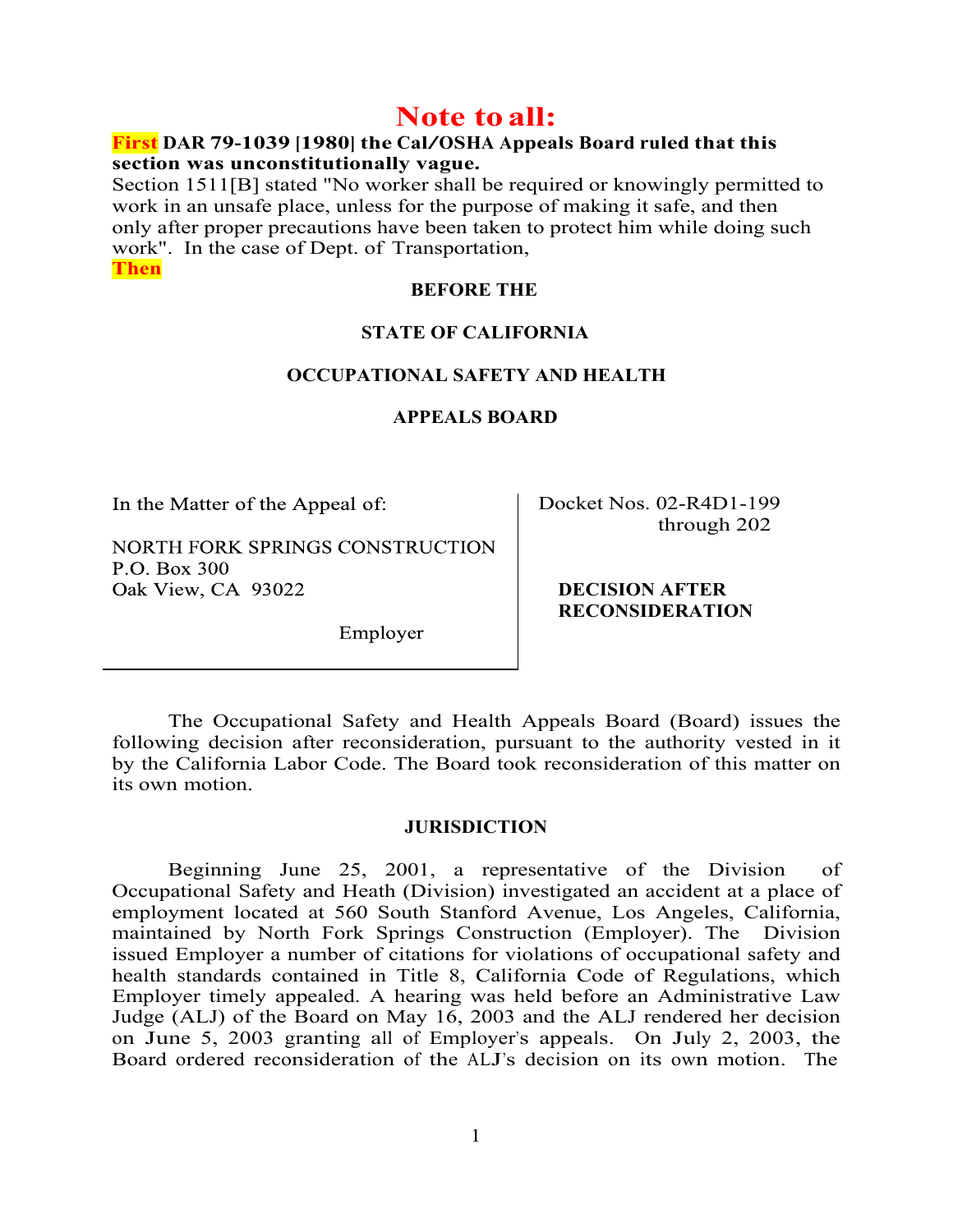Division submitted an answer in response to the order of reconsideration on August 1, 2003.

## **FINDINGS AND REASONS FOR DECISION AFTER RECONSIDERATION**

The Board has fully reviewed the record in this case, including the testimony at the hearing and the documentary evidence admitted, the arguments of counsel, the decision of the ALJ, and the arguments and authorities presented in the answer to order of reconsideration. In light of all of the foregoing, we find that the ALJ's decision was proper and was based on substantial evidence in the record as a whole. Therefore, we adopt the attached ALJ's decision in its entirety and incorporate it into our decision by thisreference.

## **DECISION AFTER RECONSIDERATION**

The decision of the ALJ dated June 5, 2003 is reinstated and affirmed.

CANDICE A. TRAEGER, Chairwoman ROBERT PACHECO, Member

OCCUPATIONAL SAFETY AND HEALTH APPEALS BOARD FILED ON: May 31, 2007

## BEFORE THE

## STATE OF CALIFORNIA

### OCCUPATIONAL SAFETY AND HEALTH

## APPEALS BOARD

In the Matter of the Appeal of:

## **NORTH FORK SPRINGS CONSTRUCTION** P.O. Box 300

Oak View, CA 93022

DOCKETS 02-R4D1-199 through 202

## **DECISION**

Employer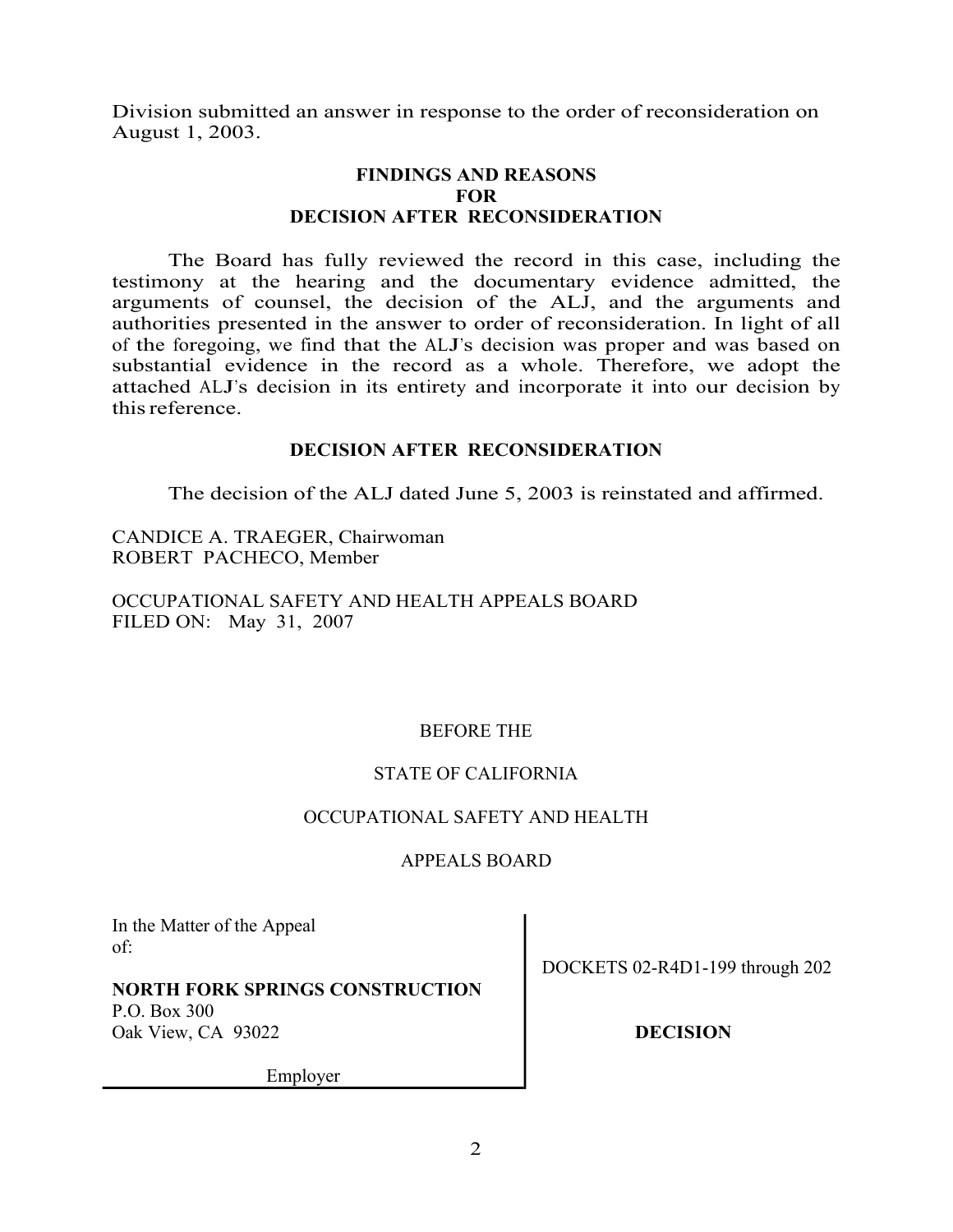#### **Background and Jurisdictional Information**

Employer is a construction contractor and construction sub-contractor. Between June 25, 2001 and December 5, 2001, the Division of Occupational Safety and Health through Associate Cal/OSHA Engineer Shlomo Goldberg conducted an accident inspection at a place of employment maintained by Employer at 560 South Stanford Avenue, Los Angeles, California (the site). On December 6, 2001, the Division cited Employer for the following alleged violations of the occupational safety and health standards and orders found in Title 8, California Code of Regulations<sup>1</sup>:

| <b>Type</b> | <b>Section</b>                              | <b>Cit/Item</b> | <b>Penalty</b> |
|-------------|---------------------------------------------|-----------------|----------------|
| Serious     | 1511(a)<br>[unsafe work place]              | $\overline{2}$  | \$4,725        |
| Serious     | 1626(e)<br>[stair railings]                 | 3               | \$4,725        |
| Serious     | 2405.4(b)<br>[ungrounded electrical system] | $\overline{4}$  | \$3,150        |
| General     | 1509(a)<br>[IIPP]                           | $1-1$           | \$175          |
| General     | 1509(c)<br>[Code of Safe Practices]         | $1 - 2$         | \$175          |
| General     | 1509(e)<br>[safety meetings]                | $1 - 3$         | \$175          |
| General     | 1513(c)<br>[holes in stairways]             | $1-4$           | \$260          |
| General     | 1629(a)(4)<br>[number of stairways]         | $1 - 5$         | \$175          |

Employer filed timely appeals contesting the existence of the alleged violations, their classifications, the abatement requirements, and the reasonableness of all proposed penalties.

This matter came on regularly for hearing before Dale A. Raymond, Administrative Law Judge for the California Occupational Safety and Health Appeals Board, at West Covina, California on May 16, 2003. Employer was represented by Randall Hromadik, Employer Representative. The Division was represented by Shlomo Goldberg, Associate Cal/OSHA Engineer. Oral and documentary evidence was presented by the parties and the matter was submitted on May 16, 2003.

<sup>&</sup>lt;sup>1</sup> Unless otherwise specified, all references are to Sections of Title 8, California Code of Regulations.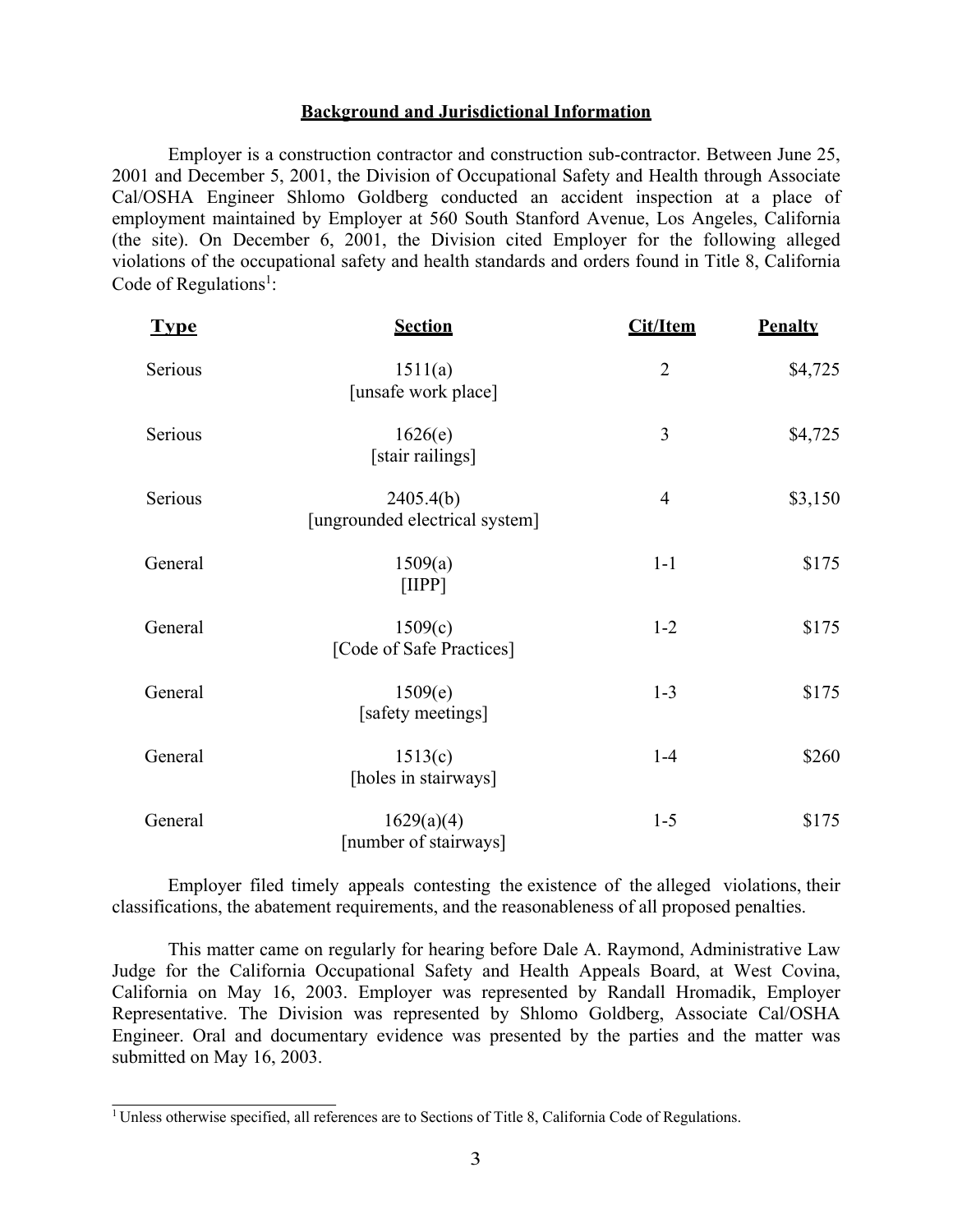#### **Law and Motion**

At the hearing, Employer moved, over objection, to dismiss Citation 2 based upon lack of sufficient evidence for the Division to sustain its burden of proof. The motion was taken under submission and is disposed of in this Decision.

Employer made a hearsay objection to all statements made to Goldberg except for the Accident Reports admitted as Exhibits 7 and 8.

#### **Docket 02-R4D1-200**

Citation 2, Serious, § 1511(a)

#### **Summary of Evidence**

The Division cited Employer for knowingly permitting an employee to work in an unsafe place.

Associate Cal/OSHA Engineer Shlomo Goldberg (Goldberg) testified that he began an inspection at the site on June 25, 2001. On June 13, 2001, the Fire Department reported an accident that occurred earlier that day. (Exhibits 7 and 8) The reports stated that Supervisor Randy Hromadik (Hromadik) suffered head trauma and a right foot injury and was admitted to the hospital. During his inspection, Goldberg spoke to Mortiz Halpern (Halpern), who was the construction superintendent of the general contractor, Fassberg Construction (Fassberg). Halpern told Goldberg that he saw Randy Hromadik step on a piece of plywood that was not secured to a joist. The plywood gave way and Hromadik fell about 10 feet to the basement below. Goldberg requested additional information from Employer, but never received it. Based upon the above, Goldberg issued Citation 2 for a serious violation of § 1511(a).

On cross-examination, Goldberg testified that he also spoke to Peter Dasaloff (Dasaloff), an employee of Van Elk Ltd., who said that he saw Hromadik slip, lose his balance, and fall through a hole to the basement below.

Hromadik testified that he was in charge of making the work place safe. Earlier, he nailed plywood on the first floor over a hole above the basement. On the day of the accident, the steel subcontractor (Van Elk Ltd.) removed the plywood but did not replace it. At the end of the day, Hromadik took a piece of plywood to put over the hole. He inadvertently stepped into the hole and fell. As a result, he was hospitalized from about 3:00 p.m. to 5:00 p.m. Hromadik did not take any precautions to ensure that he did not fall through the hole.

Goldberg asserted that Hromadik should have bent down on his knees and slid the plywood over the hole to protect himself from the fall hazard. Since Hromadik was aware of the hole but did not take any measure to protect himself, Goldberg moved, after Hromadik's testimony, to reclassify Citation 2 as willful. As Employer had put classification in issue in its appeal, the motion was granted.

#### **Findings and Reasons for Decision**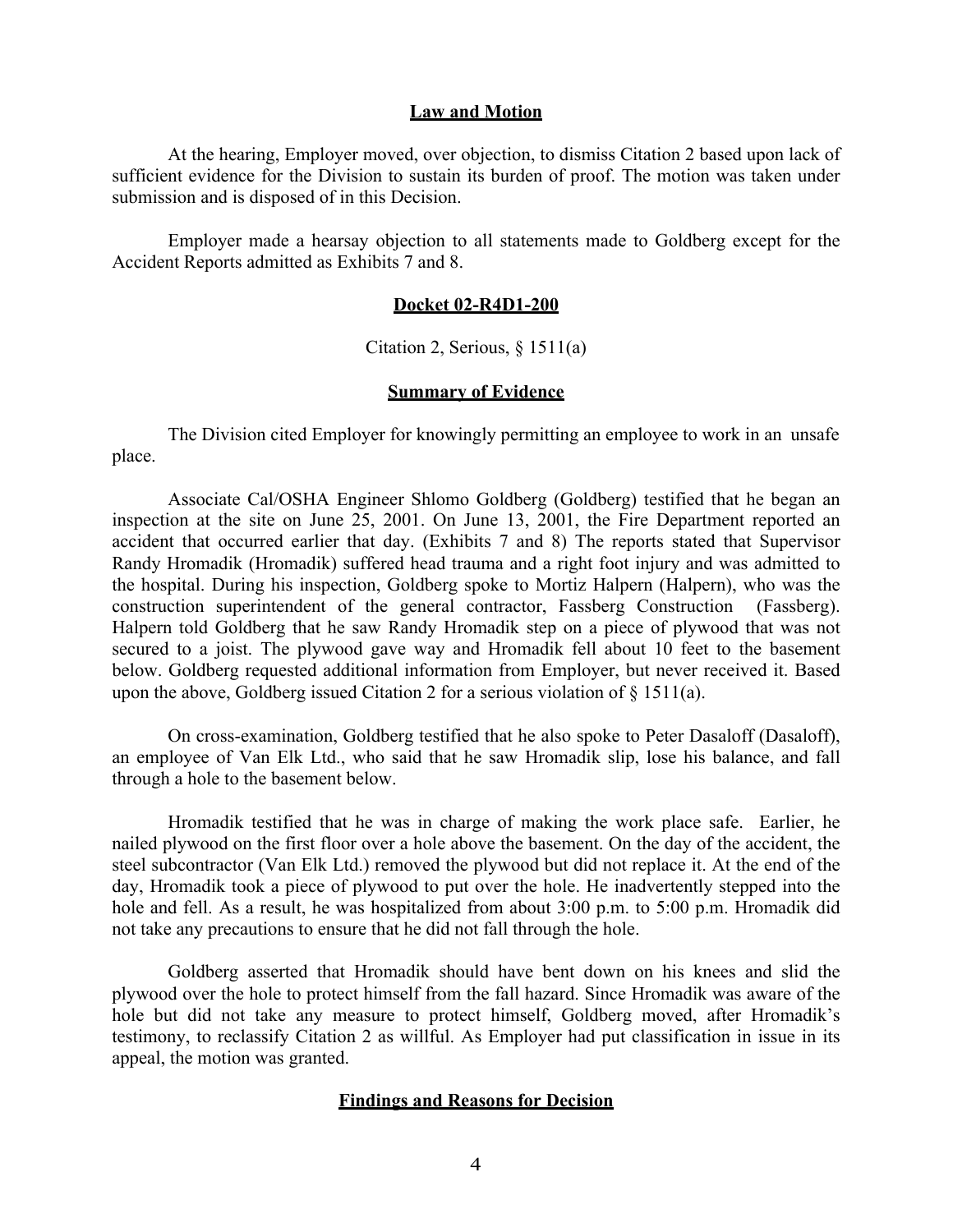#### **Section 1511(a) is too vague and ambiguous to be constitutionally enforceable. Citation 2 is dismissed and the penalty is set aside**.

The Division has the burden of proving every element of its case, including the applicability of the cited safety orders, by a preponderance of the evidence. (*Howard J. White, Inc.,* Cal/OSHA App. 78-741, Decision After Reconsideration (June 16, 1983).)

The Division cited Employer under § 1511(a) which reads "No worker shall be required or knowingly permitted to work in an unsafe place, unless for the purpose of making it safe and then only after proper precautions have been taken to protect the employee while doing such work."

Former § 1511(b) read "No worker shall be required or knowingly permitted to work in an unsafe place …." In *State of California Department of Transportation,* Cal/OSHA App. 79- 1039, Decision After Reconsideration (Oct. 16, 1980), the Appeals Board held that former § 1511(b) was unconstitutionally vague, in violation of due process. It found that the word "unsafe" was vague and the safety order language did not provide an employer with guidance to help it determine what is required to avoid a violation.

Since the language of  $\S 1511(a)$  is the same as former  $\S 1511(b)$ , it is found that § 1511(a) is unconstitutionally vague. Citation 2 is dismissed and the penalty is set aside.

#### **Dockets 02-R4D1-199, 201 and 202**

Citation 3, Serious, § 1626(e) Citation 4, Serious, § 2405.4(b)

Citation 1, Item 1, General,  $\S$  1509(a) Citation 1, Item 2, General,  $\S$  1509(c) Citation 1, Item 3, General,  $§ 1509(e)$ Citation 1, Item 4, General, § 1513(c) Citation 1, Item 5, General,  $\frac{8}{1629(a)(4)}$ 

In Citation 1, Employer was cited for failure to establish, implement, and maintain an effective Injury and Illness Prevention Program (IIPP) (Item 1), failure to have a Code of Safe Practices available at the site (Item 2), failure to hold safety meetings at least every 10 days (Item 3), holes in stairway landings (Item 4) and failure to have enough stairways (Item 5). In Citation 3, Employer was cited for lack of stair railings, and in Citation 4, Employer was cited for an ungrounded electrical system.

Goldberg testified that he issued Citation 1, Item 1 for a § 1509(a) violation based upon the unsafe conditions he found on June 25, 2001 (set forth in the other Citations and Items), and upon Employer's failure to provide information he requested. Goldberg specifically pointed to the hole and plywood covering (Citation 2) as an unsafe condition that was evidence that Employer lacked an effective IIPP.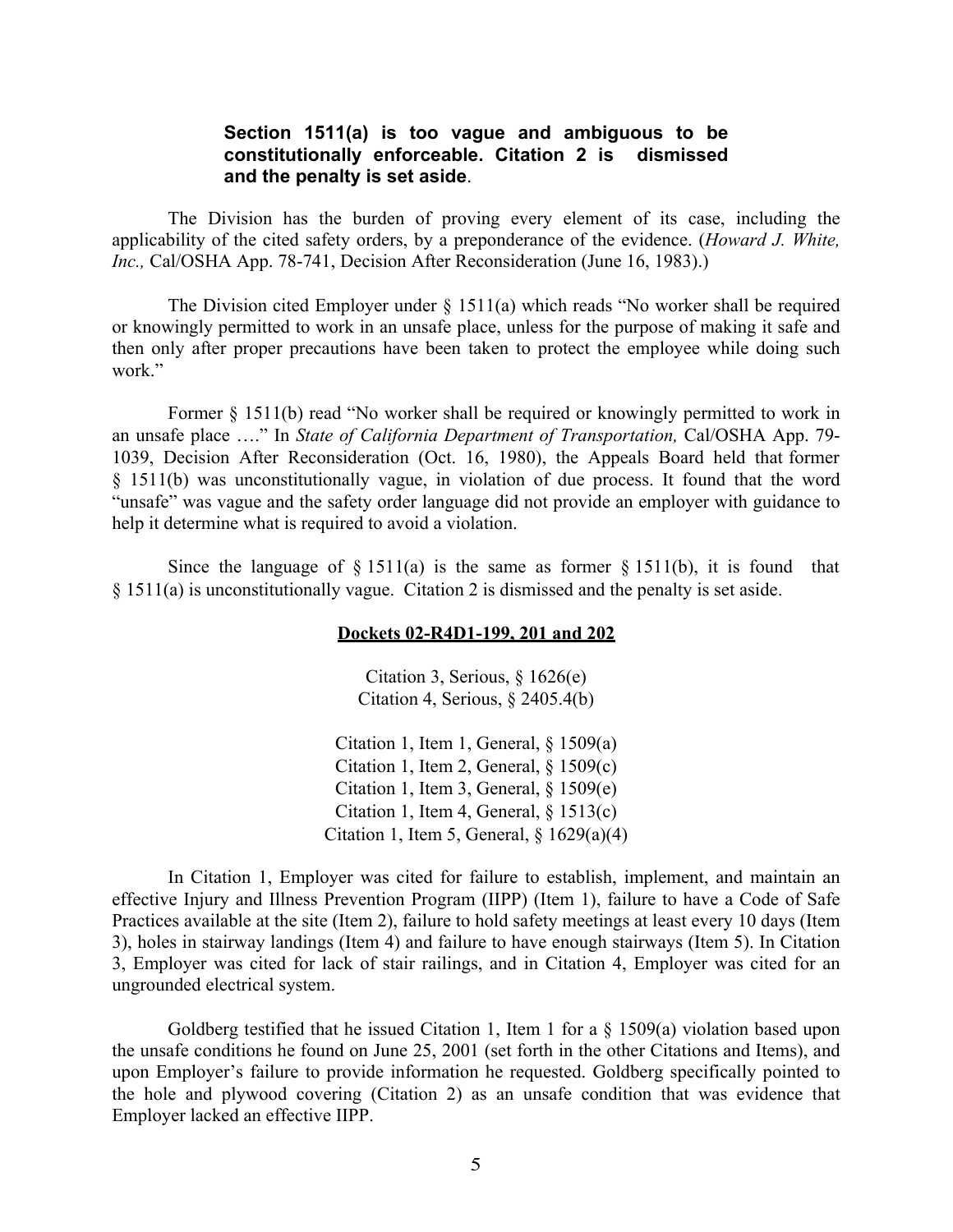Goldberg interviewed foreman Wilfredo Ponce. (Ponce) Ponce told Goldberg that there was no Code of Safe Practices and that safety meetings were held monthly. Accordingly, Goldberg issued Citation 1, Item 2 for a violation of § 1509(c) and Citation 1, Item 3 for a violation of  $§$  1509(e).

Goldberg observed that the building was a four-story, 39-foot high building with only one stairway, so he issued Citation 1, Item 4 for a violation of § 1513(c). Four of the landings had seven inch gaps in the floor. Goldberg took a photograph of one of the gaps. (Exhibit 3). Therefore, he issued Citation 1, Item 5 for a violation of § 1629(e).

Goldberg testified the stairway had open sides but no railings, as illustrated in photographs he took. (Exhibits 4 and 6). As all employees had to use the one stairway, he issued Citation 3 for a serious violation of § 1626(e).

Goldberg saw one of Employer's employees, a carpenter named Jaime Martinez (Martinez), using a saw on the fourth floor. The saw was plugged into a spider box. Upon testing the box, Goldberg found that it was not grounded. He traced the electric line back to the power pole. There was no grounding ring at the power pole so anyone using the electricity would not be protected. Exhibit 5 is a photograph of the end of the cord and the grounding ring that should have been used. Based upon the above, he issued Citation 4 for a serious violation of  $§$  2405.4(b).

The proposed penalty worksheet (Exhibit 2) was admitted into evidence, but Goldberg did not testify regarding the reason for classification of any of the violations or the basis for his calculation of the penalties.

On cross-examination, Goldberg testified that there were approximately 12 of Employer's employees at the site when he inspected. Besides Martinez, he spoke to foreman Wilfredo Ponce (Ponce) and employee Miguel Cortez (Cortez) at the site.

Hromadik testified that the general contractor fired Employer on the day of his accident, June 13, 2001. Fassberg faxed a letter to Employer's office at about 5:00 p.m. that day. After June 13, 2001, Employer did not have any employees at the site. Jamie Martinez had worked for Employer for a short time, but was not working for Employer during Goldberg's inspection. Wilfredo Ponce was not Employer's foreman, and Hromadik had never heard of him. Hromadik had not heard of Miguel Cortez before the day of the hearing.

Prior to Employer being fired, about 95% of Employer's work was done by subcontractors. When Employer was fired, it told its subcontractors to work directly for the general contractor in order to mitigate damages. The subcontractors were familiar with the job and the general contractor would not have to spend time or money to find substitute workers. The job was a government construction project. Penalties would be levied against Employer if the project were late. Employer might be found liable for the penalties or cost overruns even if it had been fired midstream.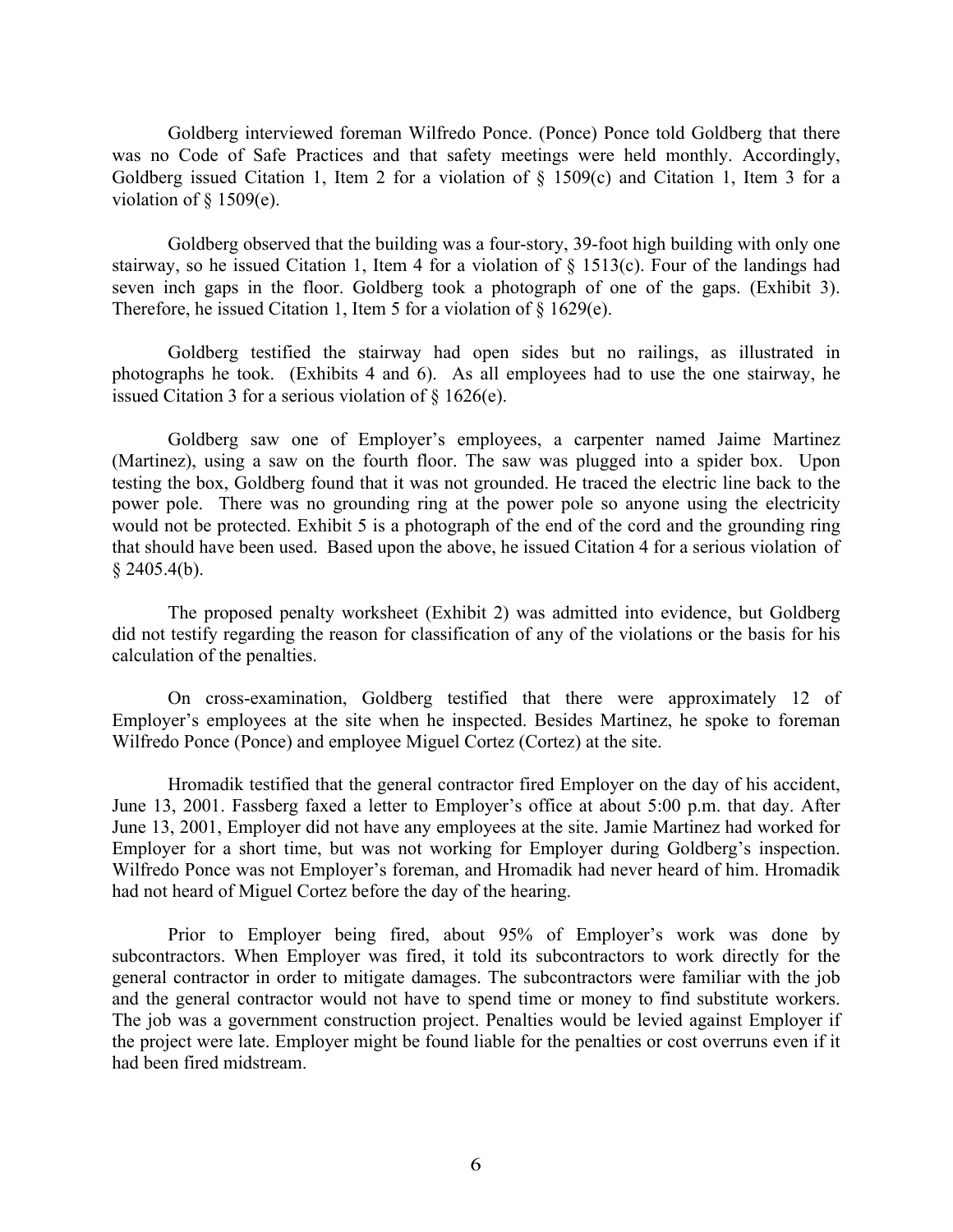In rebuttal, Goldberg testified that he spoke to Office Manager Mike Skinner and Employer's sole proprietor Earl Arnold over the telephone, but neither said that Cortez, Martinez or Ponce were not their employees.

#### **Citation 4**

#### **Findings and Reasons for Decision**

## **The Division did not establish that any of Employer's employees were exposed to the electrical hazard referred to in § 2405.4(b). Citation 4 is dismissed and the penalty is set aside.**

The Division cited Employer under § 2405.4(b) which provides "To protect employees on construction sites, the employer shall use either or both ground-fault circuit interrupters as specified in Subsection (b) of this Section or an assured equipment grounding conductor program as specified in Subsection (d) of this Section.

In order to establish a violation, the Division has the burden of proof to establish that Employer's employees came within the zone of danger while performing work related duties. (*Bethlehem Steel Corp.,* Cal/OSHA App. 76-552, Grant of Petition for Reconsideration and Decision After Reconsideration (May 21, 1981)<sup>2</sup>.)

Employer did not dispute that on June 25, 2001, a worker on the fourth floor was using a saw that was not grounded. The testimony was in conflict regarding whether the Martinez was one of Employer's employees that day. The only evidence the Division offered to prove that Martinez was Employer's employee was hearsay. Employer made a hearsay objection to Goldberg's testimony. Under Rule 376.2 hearsay evidence is not sufficient in itself to support a finding when a timely hearsay objection has been made unless it would be admissible over objection in civil actions. Martinez's statements are hearsay which does not fall within any exception.

While statements from Office Manager Mike Skinner (Skinner) or Owner Earl Arnold (Arnold) would not be hearsay, it was not clear that Goldberg specifically asked them to verify that Martinez was their employee. A failure to deny employment status is unpersuasive. This could be due to a number of reasons, including a failure to realize that employee status was in issue.

Accordingly, the Division has not met its burden with regard to Citation 4 to show employee exposure. Citation 4 is dismissed and the penalty is set aside.

### **Citation 3**

<sup>&</sup>lt;sup>2</sup> An exception exists for multi-employer worksites, but the Division did not allege or attempt to prove that Employer fell within this exception. The multi-employer worksite regulations are found in  $\S$  336.10, which permits citation of (a) the employer whose employees were exposed to the hazard; (b) the employer who actually created the hazard; (c) the employer who has the authority to correct unsafe or unhealthy conditions on the worksite; and (d) the employer who had the responsibility for correcting the hazard.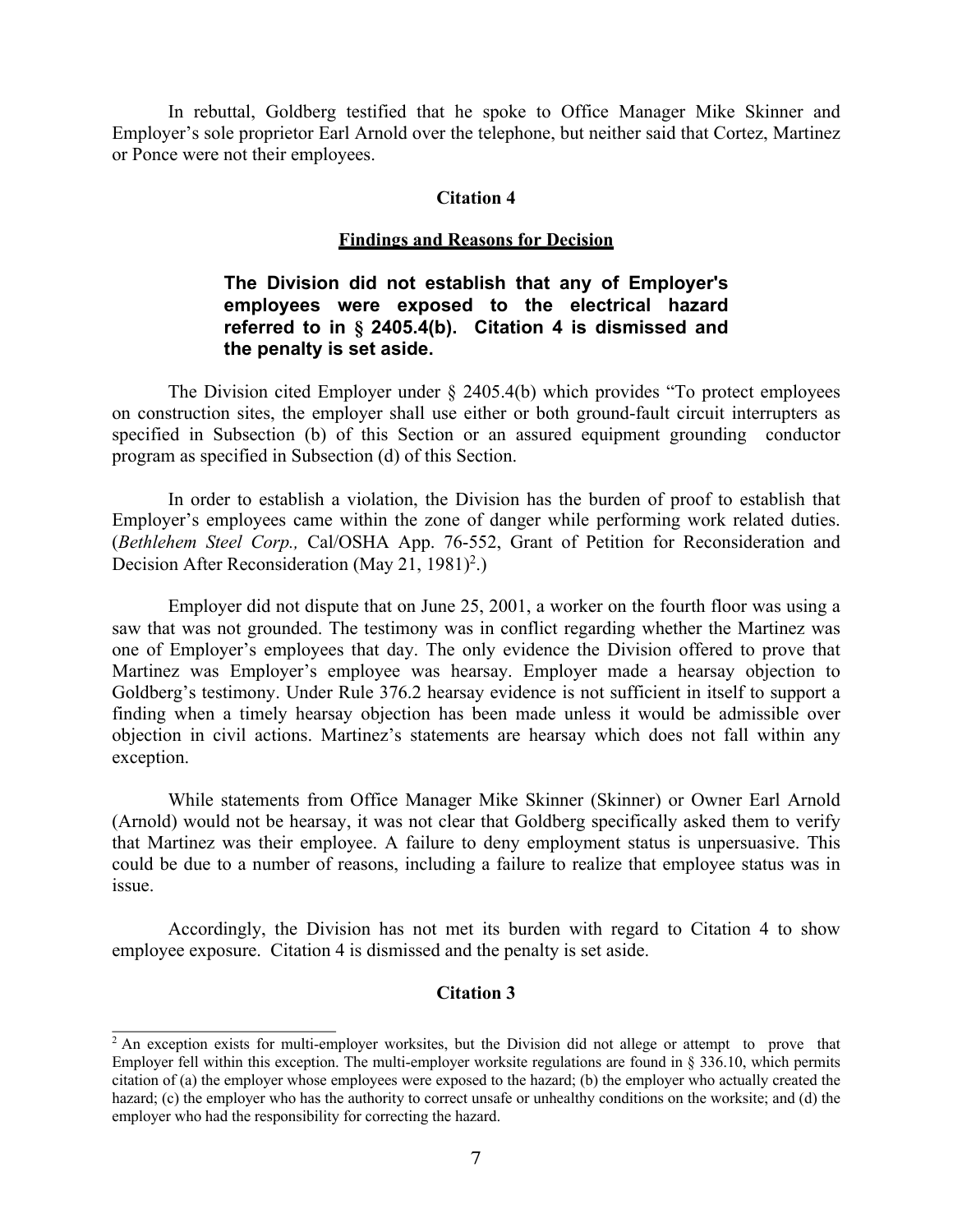#### **Findings and Reasons for Decision**

## **The Division did not establish that any of Employer's employees were exposed to the fall hazard associated with § 1626(e). Citation 3 is dismissed and the penalty is set aside.**

Section 1626(e) provides, "Stairways, until permanently enclosed, shall be guarded on all open sides with stair railings. Open sides of stairway landings, porches, balconies, and similar locations shall be guarded with standard railings."

Employer did not deny that the stairway Goldberg observed and photographed on June 26, 2001 (Exhibits 4 and 6) did not have stair railings. Exposure of Employer's employees to the hazard was in dispute.

Hromadik, as the General Manager, would have personal knowledge of the foreman's identity. Statements by Martinez and Cortez are hearsay to which no exception applies, and are insufficient for a finding. As discussed above, Skinner's and Arnold's silence does not establish employment status. Since Wilfredo Ponce was a foreman, his statements would not be hearsay as they would be authorized admissions<sup>3</sup>. The Division did not call Ponce to testify or present any other evidence, documentary or otherwise, to prove that Ponce or anyone else was Employer's employee on June 25, 2001. If weaker and less satisfactory evidence is offered when it was within the power of the party to produce stronger and more satisfactory evidence, the evidence offered should be viewed with distrust. (Evidence Code § 412). Accordingly, Hromadik's denial that any of Employer's employees were present on June 25, 2001 is credited over Goldberg's testimony to the contrary.

Employer had employees at the site on June 13, 2001, one of which was Hromadik. However, this was a building under construction. There was no evidence that the stairway was in existence at that time.

Therefore, the Division failed to meet its burden to prove that any of Employer's employees were exposed to the hazard of a stairway without stair railings as cited in Citation 3. Citation 3 is dismissed and the penalty is set aside.

#### **Citation 1, Items 4 and 5**

#### **Findings and Reasons for Decision**

**The Division did not establish that any of Employer's employees were exposed to the hazards of holes in the landings (Citation 1, Item 4) or too few stairways (Citation 1, Item 5) in violation of §§ 1513(c) and**

<sup>3</sup> Evidence Code § 1222(a) provides that evidence of a statement offered against a party is not made inadmissible by the hearsay rule if the statement was made by a person authorized by the party to make a statement or statements for him concerning the subject matter of the statement.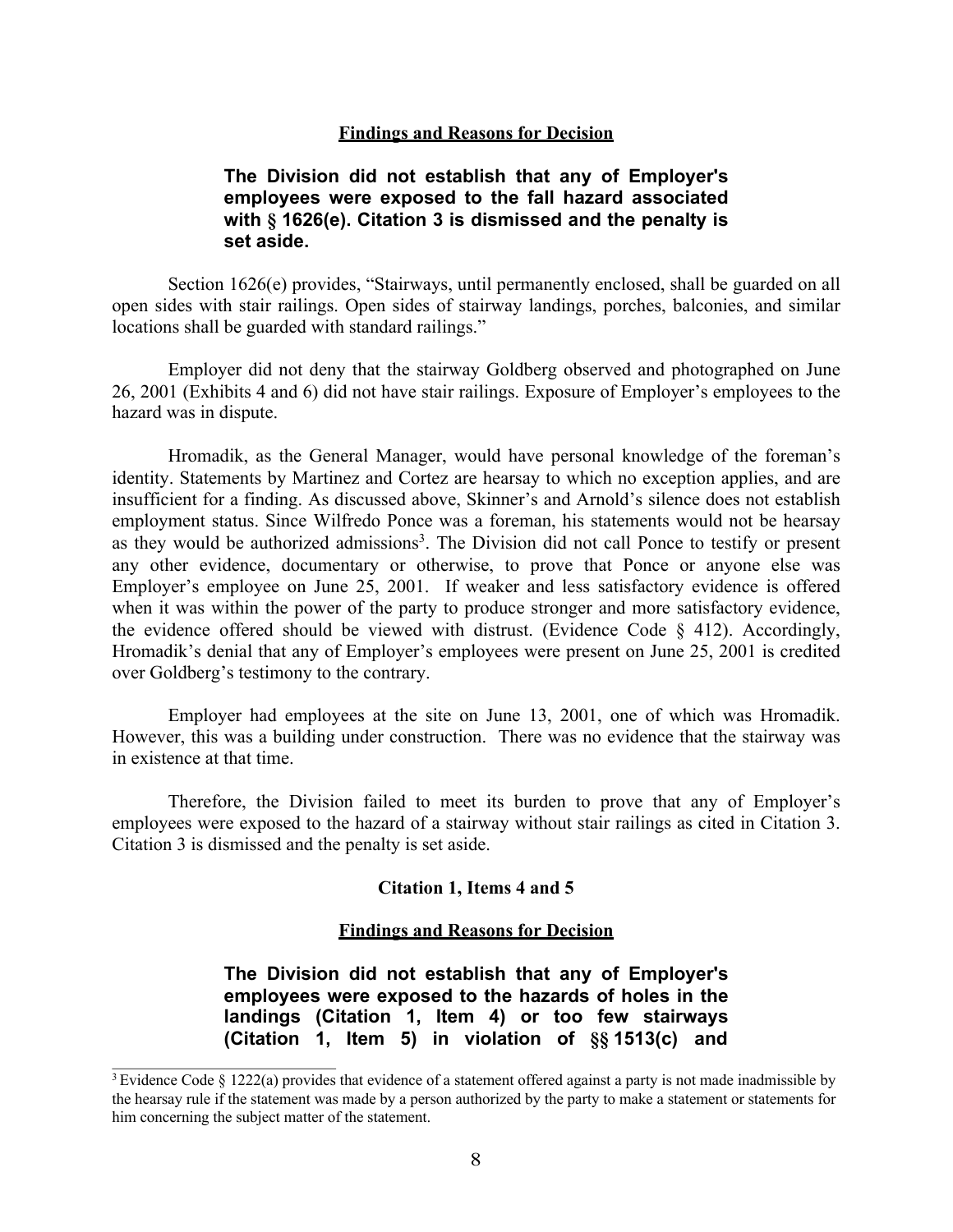### **1629(a)(4). Citation 1, Items 4 and 5, are dismissed and the penalties are set aside.**

In Citation 1, Item 4, the Division cited Employer for a violation of  $\S$  1513(c), which provides "Material storage areas and walkways on the construction site shall be maintained reasonably free of dangerous depressions, obstructions, and debris. Citation 1, Item 5 is for a violation of § 1629(a)(4) which provides that a building or structure is more than three stories or 36 feet, a minimum of two stairways must be provided.

Goldberg's unrefuted testimony that, on June 25, 2001, there were at least four stairway landings with 7 inch wide holes, the building at the site was four stories high, 39 feet high and had only one stairway was based upon his personal observation. This testimony, based upon Goldberg's personal observation, is not hearsay and is credited.

As discussed, the Division's evidence does not establish that any of Employer's employees were present on June 25, 2001 or afterwards. There was no evidence regarding the condition of the landings or height of the building on June 13, 2001, when Employer's employees were present. Hence, the Division did not meet its burden to establish employee exposure. Citation 1, Items 4 and 5 are dismissed and the penalties are set aside.

### **Citation 1, Items 1, 2 and 3**

#### **Findings and Reasons for Decision**

## **The Division did not establish that any of Employer's employees were exposed to the hazards cited in Citation 1, Items 1, 2 or 3. Citation 1, Items 1, 2, and 3 are dismissed and the penalties are set aside.**

In Citation 1, Item 1, the Division cited Employer under  $\S$  1509(a) which requires Employer to establish, implement and maintain an effective IIPP. In Citation 1, Item 2, the Division cited Employer for failure to have a Code of Safe Practices readily available at the site. Citation 1, Item 3 cited Employer under § 1509(e) which requires Employer to hold safety meetings at minimum of every 10 working days.

Goldberg testified that he issued Citation 1, Items 1, 2, and 3 based upon Ponce's statements and Employer's failure to provide him additional information, as requested. Goldberg's testimony that Ponce said he did not have an IIPP or Code of Safe Practices and that safety meetings were held monthly is credited. However, as discussed above, Hromadik's testimony that Ponce was not Employer's foreman is credited over the Division's evidence to the contrary. If Ponce were not Employer's employee, it would explain why Goldberg did not receive any additional information about Employer by making a request to Ponce. As Goldberg was not clear about the contents of the conversations he had with Skinner and Arnold, the statements Skinner or Arnold made or failed to make cannot not carry substantial weight. Goldberg did not produce a Document request sheet, letter, or other written evidence to show the person to whom he made a request for additional information. He did not request Hromadik, who was responsible for safety, to provide any information.